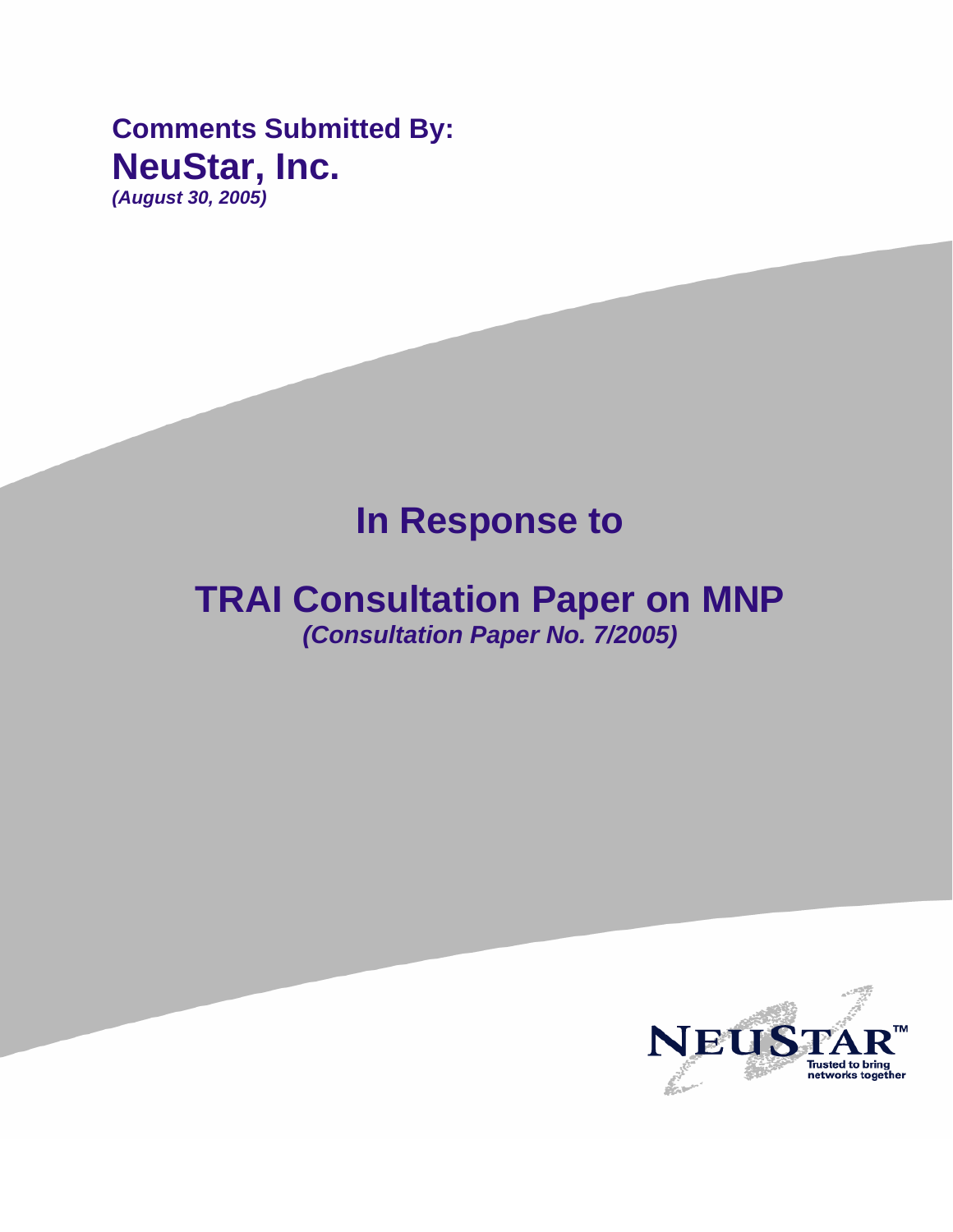

## **TABLE OF CONTENTS**

| 1. WHAT IS THE ANTICIPATED IMPACT OF NUMBER PORTABILITY ON CUSTOMER SATISFACTION AND INCREASED         |
|--------------------------------------------------------------------------------------------------------|
|                                                                                                        |
| 2. THE FOLLOWING TECHNICAL OPTIONS HAVE BEEN DISCUSSED IN THE CONSULTATION PAPER. PLEASE INDICATE      |
| YOUR PREFERENCE WITH REASONS: (A) ALL-CALL-QUERY; (B) QUERY-ON-RELEASE; (C) ONWARD ROUTING             |
|                                                                                                        |
| 3. IN THE PAST, SOME COUNTRIES HAVE FOLLOWED THE APPROACH OF IMPLEMENTATION OF A SHORT-TERM            |
| SOLUTION, WITH PARALLEL PLANNING FOR A LONG-TERM SOLUTION. SEVERAL OTHER COUNTRIES HAVE OPTED          |
| DIRECTLY FOR A LONG-TERM SOLUTION. THE ISSUES ASSOCIATED WITH EITHER APPROACH ARE DISCUSSED IN THIS    |
|                                                                                                        |
| 4. IN CASE OF A CENTRALIZED DATABASE APPROACH, WHO SHOULD BE RESPONSIBLE FOR THE SETUP, OWNERSHIP,     |
| ADMINISTRATION, AND MANAGEMENT OF SUCH A DATABASE? SHOULD THE ADMINISTRATION AND OPERATION OF A        |
| CENTRALIZED DATABASE BE ASSIGNED TO A THIRD PARTY DULY LICENSED BY THE LICENSOR AS ANOTHER SERVICE     |
| PROVIDER (OSP) ON THE LINES OF A CLEARING-HOUSE, OR SHOULD SOME OTHER APPROACH BE ADOPTED? 9           |
| 5. HOW SHOULD THE DATABASE UPDATES BETWEEN DIFFERENT OPERATORS BE SYNCHRONIZED? WHERE COULD            |
|                                                                                                        |
| 6. WHAT SHOULD BE THE LEVEL OF CENTRALIZATION (METRO, CIRCLE, NATIONAL) FOR A CENTRALIZED DATABASE?    |
|                                                                                                        |
| 7. HOW SHOULD NLDOS AND ILDOS HANDLE THE ROUTING OF CALLS TO SUPPORT NUMBER PORTABILITY?12             |
| 8. ARE THE EXISTING INTERCONNECTION ARRANGEMENTS (SUCH AS SIGNALING) BETWEEN MOBILE-TO-MOBILE,         |
| MOBILE-TO-FIXED NETWORKS SUFFICIENT TO ACHIEVE NUMBER PORTABILITY, OR ARE ANY CHANGES REQUIRED? 13     |
| 9. ARE THERE ANY TECHNICAL ISSUES IN THE PORTABILITY OF SERVICES SUCH AS SMS, DATA, VOICEMAIL, OR FAX? |
| 10. WHAT PROBLEMS DO YOU FORESEE WITH THE CURRENT NATIONAL NUMBERING PLAN IN IMPLEMENTING              |
| NUMBER PORTABILITY THAT MAY NECESSITATE THE MODIFICATION OF THE EXISTING NATIONAL NUMBERING            |
|                                                                                                        |
| 11. SHOULD NUMBER PORTABILITY RELATED CHARGES BE REGULATED? IF NOT, THEN WHAT MEASURES WILL            |
| ENSURE THAT THE PORTABILITY CHARGES ARE NOT SET SUCH AS TO DISCOURAGE PORTABILITY? 16                  |
|                                                                                                        |
| 13. CONSIDERING THAT THE INDIAN MARKET IS A GROWING MARKET AND NUMBER PORTABILITY OFFERS THE           |
| POSSIBILITY OF ATTRACTING CUSTOMERS BY AN EFFICIENT OPERATOR, SHOULD IT BE MANDATED THAT THE COST      |
|                                                                                                        |
| 14. PLEASE SHARE ANY ADDITIONAL INFORMATION THAT YOU MIGHT HAVE ABOUT NUMBER PORTABILITY               |
| IMPLEMENTATIONS IN COUNTRIES AND JURISDICTIONS AROUND THE WORLD, AND WHAT WE MIGHT LEARN FROM          |
|                                                                                                        |
| 15. GIVE YOUR COMMENTS, WITH REASONS, AS TO WHEN NUMBER PORTABILITY SHOULD BE INTRODUCED IN INDIA?     |
|                                                                                                        |
| 16. SHOULD MNP BE IMPLEMENTED PROGRESSIVELY BY SERVICE AREA OR DIRECTLY ACROSS THE NATION AT ONE       |
|                                                                                                        |
| 17. WHAT WILL BE THE EFFECT, IF ANY, ON THE DIFFERENT ASPECTS OF IMPLEMENTATION IF PHASED ROLL-OUT IS  |
|                                                                                                        |
|                                                                                                        |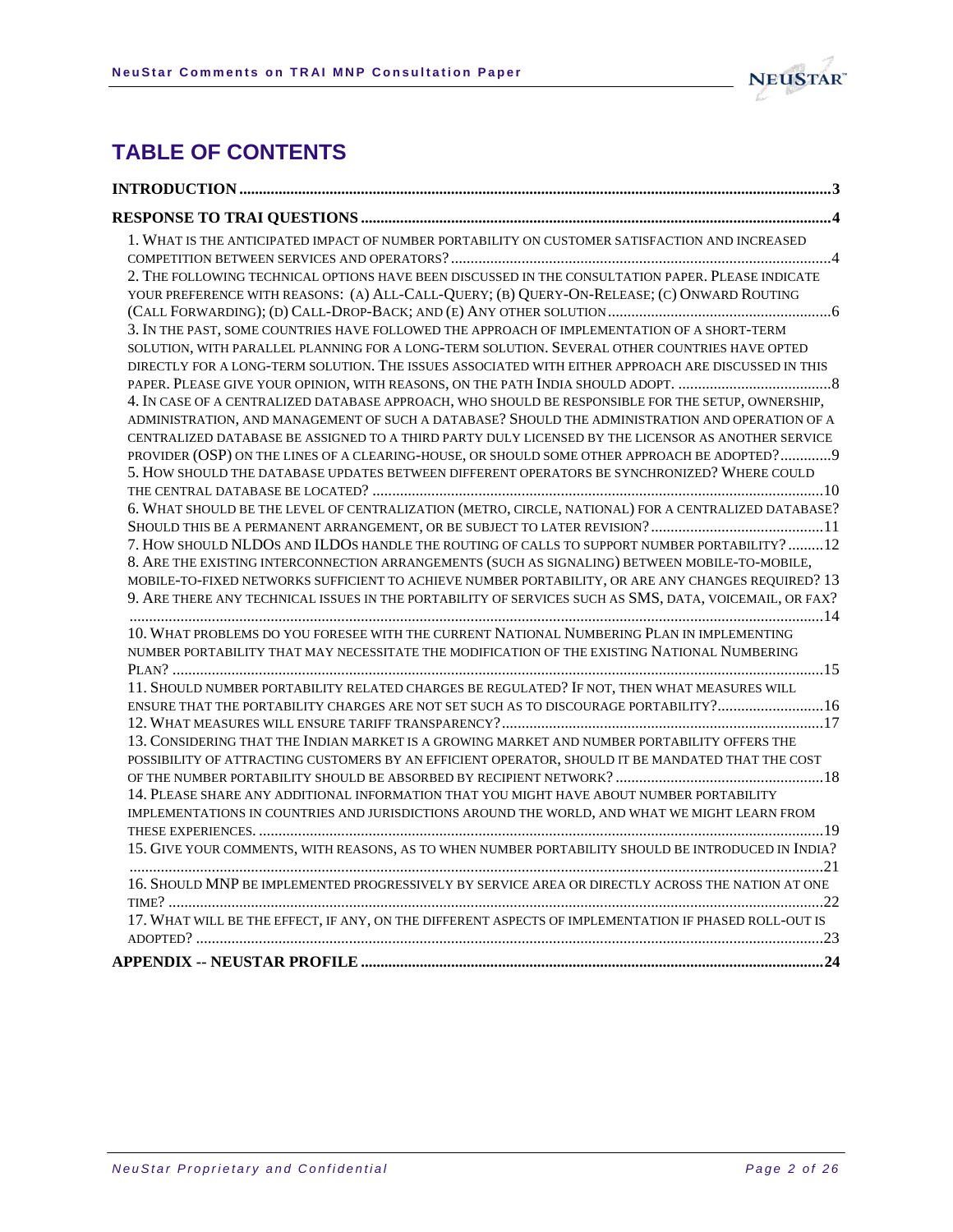

### <span id="page-2-0"></span>**INTRODUCTION**

The Telecom Regulatory Authority of India (TRAI) released the Consultation Paper on Mobile Number Portability (MNP) (the "Paper") on July 22, 2005.

TRAI has invited all stakeholders to participate in a collective thinking process about number portability (NP) in India, and requested comments from all interested parties in response to 17 questions raised in the Paper.

As the exclusive administrators for the Number Portability Administration Center ("NPAC", [www.npac.com\)](http://www.npac.com/) in the US and Canada, the North American Numbering Plan ("NANP", [www.nanpa.com](http://www.nanpa.com/)), and the National Number Pooling ([www.nationalpooling.com\)](http://www.nationalpooling.com/) in the US, NeuStar, Inc. ("NeuStar", [www.neustar.biz](http://www.neustar.biz/), NYSE:NSR) has 10 years of hands-on NP design, implementation, deployment, operations, and administration experience. All of these franchises were awarded through open, competitive procurement processes.

In addition to North America, NeuStar has also been actively involved in NP initiatives worldwide. In December 2004, through an open, competitive Request for Proposal (RFP) process, NeuStar was awarded an exclusive contract to design, implement, deploy, support and maintain the NPAC system for all mobile and fixed operators in Taiwan. The Taiwan MNP and Fixed Number Portability (FNP) Services will be launched in October 2005.

NeuStar has a group of industry recognized and respected subject matter experts in NP. Their experience and expertise cover areas such as regulatory policies, operator NP implementation and deployment, NP business and operations porting flows, NP standards and specifications, FNP, MNP, inter-modal NP, NP business models, cost recovery and allocation mechanisms, centralized NP database design, implementation and operations, value-added services that resulted from and enabled by NP. Our co-founder and CTO, Mark Foster, was one of the lead inventors of Local Number Portability (LNP).

As the neutral 3<sup>rd</sup> party, NeuStar welcomes the opportunity to work closely with TRAI, all Indian operators, and other local constituencies to find the best NP solution with the most realistic implementation timeline that would be most suitable to India and beneficial to all stakeholders.

For further information, please contact:

| George Guo                                       | or: | Pooja Sehgal                       |
|--------------------------------------------------|-----|------------------------------------|
| Vice President and General Manager, Asia Pacific |     | India Representative for NeuStar   |
| NeuStar, Inc.                                    |     | Impetus Infotech (India) Pvt. Ltd. |
| 46000 Center Oak Plaza                           |     | D - 27, Sector 59                  |
| Sterling, VA 20166                               |     | Noida (Near New Delhi)             |
| USA                                              |     | Uttar Pradesh - 201307             |
| $(US \text{ Office}) + 1 - 571 - 434 - 5620$     |     | <i>INDIA</i>                       |
| (Taiwan Office) +886-2-8798-6272                 |     | $(Phone) +91-120-5363300$          |
| (US Mobile) +1-703-628-6506                      |     | $(Fax) +91-120-5324403$            |
| (Taiwan Mobile) +886-970-021-050                 |     | (email) psehgal@impetus.co.in      |
| (email) george.guo@neustar.biz                   |     |                                    |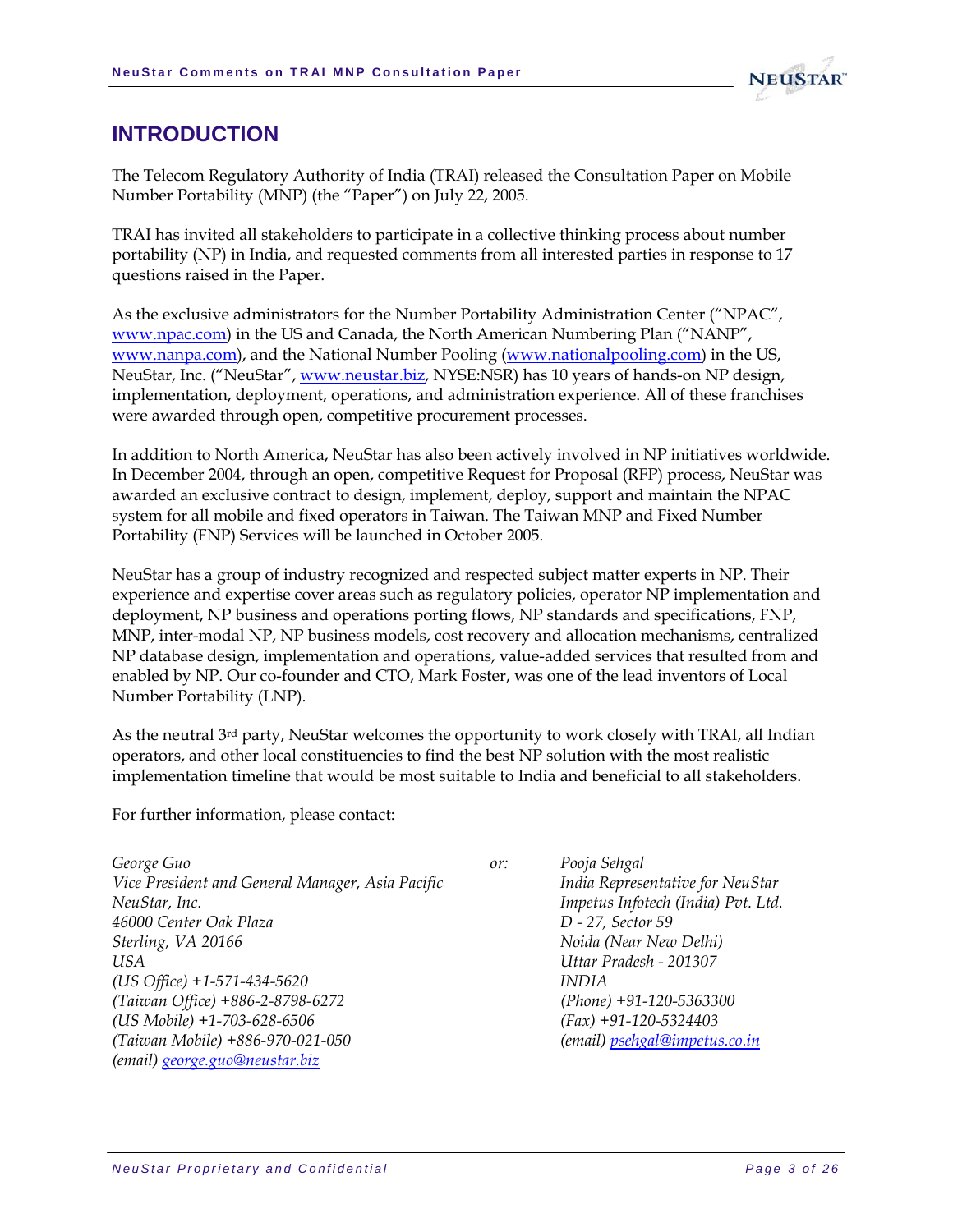

## <span id="page-3-0"></span>**RESPONSE TO TRAI QUESTIONS**

#### **1. What is the anticipated impact of number portability on customer satisfaction and increased competition between services and operators?**

NeuStar Comments: As it was stated in the TRAI Consultation Paper (the "Paper"), number portability (NP) removes barriers to competition between operators and services and ensures a dynamic, fully competitive market.

Since 1996, NP (FNP and/or MNP) has already been implemented in 20 some countries. Recently, mainly driven by MNP, NP has gained significant momentum globally. While in various stages, countries such as Taiwan, Malaysia, Pakistan, Saudi Arabia, Israel, New Zealand, Japan, China, South Africa, Turkey, Poland, and Brazil have all started the process of implementing NP. Countries such as UK and Singapore have started looking for permanent NP solutions to replace "onward routing" (a.k.a.: "call forwarding").

Based on industry initiatives in the US and other countries where NP is available, the increased competition amongst operators has not only been based on pricing but more so on quality of service in network coverage and customer support. Operators have been motivated to offer new, unique, and competitive services to keep customer loyalty. As such, new technologies and innovations have been realized in rapid pace, benefiting the subscribers and the whole industry.

In the US for example, as pointed out by the Paper, the largest mobile operator, Verizon Wireless, gained most subscribers due to its better quality of network and customer service. Additionally, fixed subscribers have been migrating their numbers to mobile. Operators such as Sprint are now consolidating its fixed and mobile operations to reduce costs and offer integrated, packaged services. This, by the way, is consistent with the fixed and mobile convergence endorsed by Next Generation Networks (NGNs) via IP Multimedia Subsystem (IMS).

In Taiwan, even though NP service will not be launched until this October, a recent subscriber survey by "Business Today" predicted that Chunghwa Telecom would have the best porting-in to porting-out ratio. The same survey also indicated that Chunghwa Telecom has the best customer satisfaction on network coverage but worse customer satisfaction on pricing, among three largest mobile operators in Taiwan.

Lastly, in addition to facilitate subscriber competition, a well designed and operated centralized NP platform could/would also enable operators to perform internal network/switch related operations, most cost effectively and with least service interruption to subscribers.

For example, the centralized NP platform in the US, called Number Portability Administration Center (NPAC), has been used by operators to perform network/switch technology migrations (i.e.: TDMA to GSM, 2G to 3G), traffic engineering, load balancing, maintenance and disaster recovery. In addition, the NPAC has also been used to manage telephone numbers more efficiently (a.k.a.: "Number Pooling") since 2001.

With this said, NeuStar fully realizes the fact that India is a very large and vastly growing market with a lot of uniqueness that we can't fully appreciate yet. As a neutral 3<sup>rd</sup> party with extensive experience and subject matter expertise in NP, we would welcome the opportunity to work closely with TRAI, all operators, and other local constituencies to find the best NP solution with the most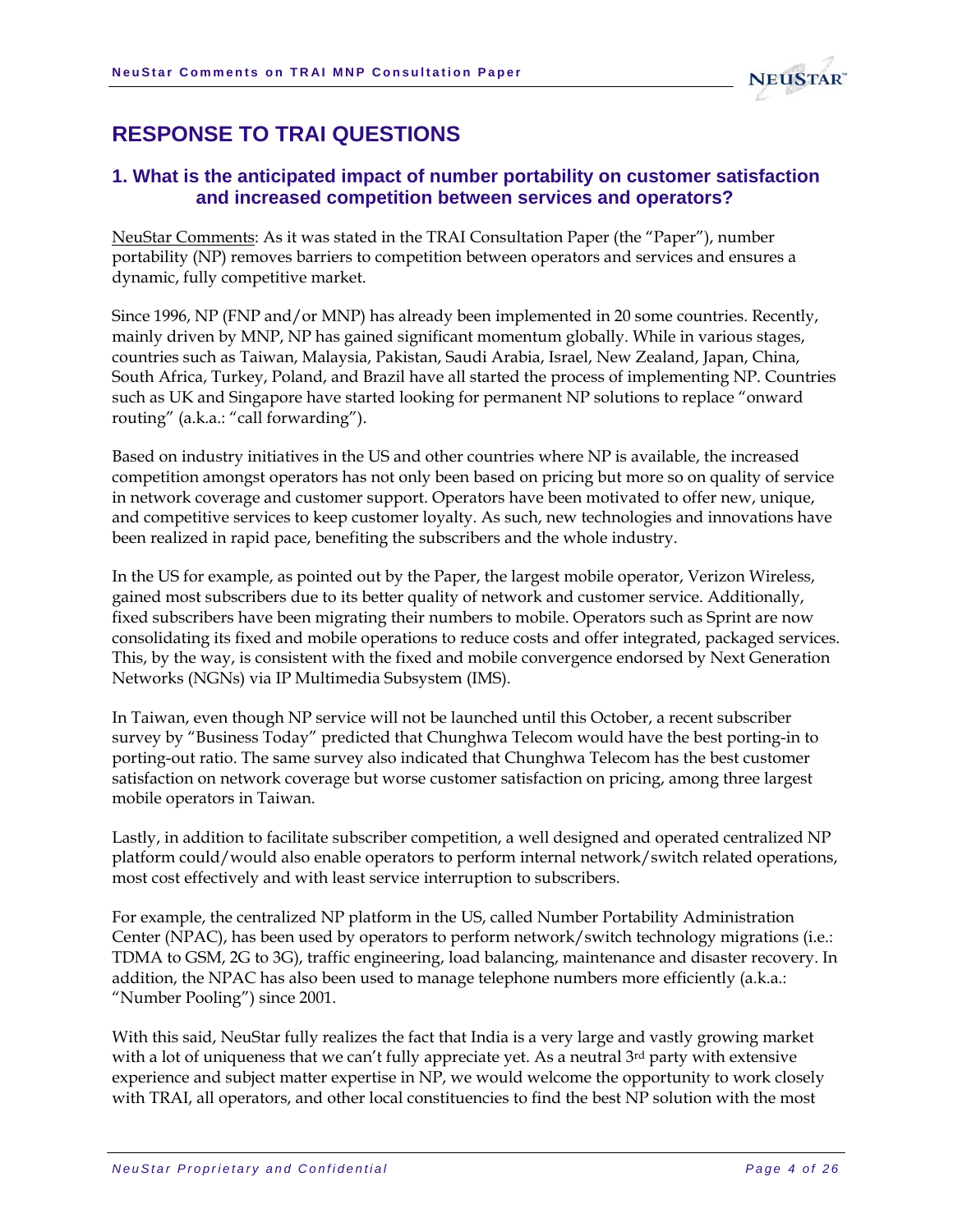

realistic implementation timeline that would be most suitable to India and beneficial to all stakeholders.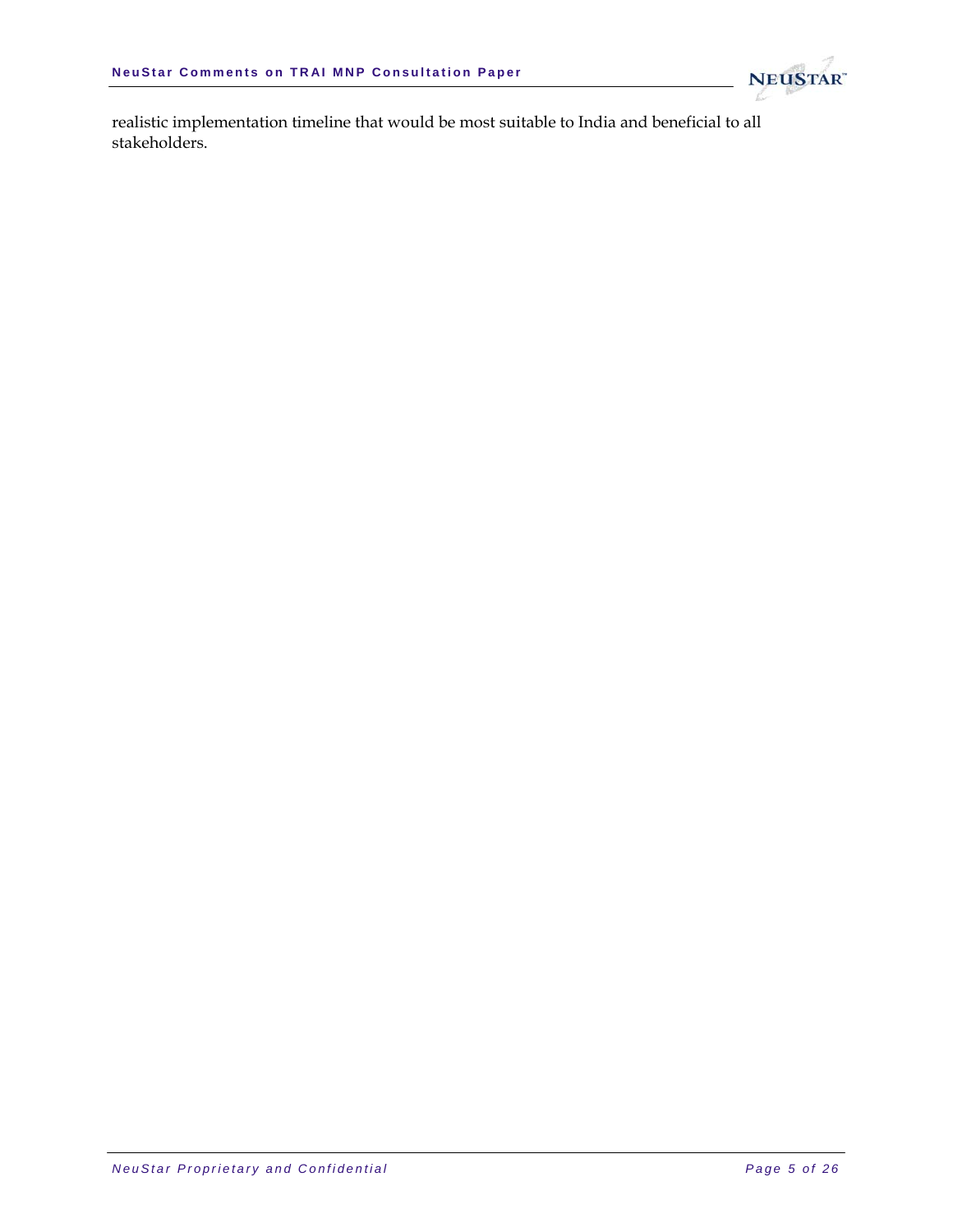

#### <span id="page-5-0"></span>**2. The following technical options have been discussed in the consultation paper. Please indicate your preference with reasons: (a) All-Call-Query; (b) Query-On-Release; (c) Onward Routing (Call Forwarding); (d) Call-Drop-Back; and (e) Any other solution**

NeuStar Comments: in addition to what the Paper has stated, a quick comparison of a few selected key considerations of those four options is depicted in the Table below:

|                                        | Off-switch                             |                                        | On-switch                                      |                                                |
|----------------------------------------|----------------------------------------|----------------------------------------|------------------------------------------------|------------------------------------------------|
|                                        | (a) ACQ                                | $(b)$ QoR                              | (c) OR <sup>(2)</sup>                          | (d) Dropback                                   |
| Involve donor<br>network               | No                                     | Yes                                    | Yes                                            | Yes                                            |
| Physical call<br>segment               | <b>One</b>                             | <b>One</b>                             | Two                                            | <b>One</b>                                     |
| Database                               | Centralized<br>(all ported<br>numbers) | Centralized<br>(all ported<br>numbers) | Local/internal<br>(only ported out<br>numbers) | Local/internal<br>(only ported out<br>numbers) |
| End-to-end CCS7<br>connectivity (call) | No                                     | Yes                                    | No                                             | Yes                                            |
| Facility Efficiency                    | <b>Best</b>                            | Less                                   | Least                                          | Less                                           |
| <b>Initial Costs</b>                   | High                                   | High                                   | $Lower^{(1)}$                                  | $Lower^{(1)}$                                  |

Please note that: (1) The total costs for Options (c) and (d) grow exponentially with the increase of ported numbers; and (2) Option (c) will not facilitate location portability (not local call forwarding any more).

More specifically, the on-switch solution is technically not efficient nor operator neutral, since it relies on the donor network's switch to apply the routing information for an incoming call to a ported-out number. It also requires that the donor operator traces all their ported-out numbers which they no longer serve.

In addition, the onward routing solution is not suitable for porting from 2G to 3G since the subscriber would not be able to realize the 3G specific services when a session is routed through a donor network's 2G system. Other issues include calling line identification (CLI) and IP-based services such as multimedia messaging service (MMS).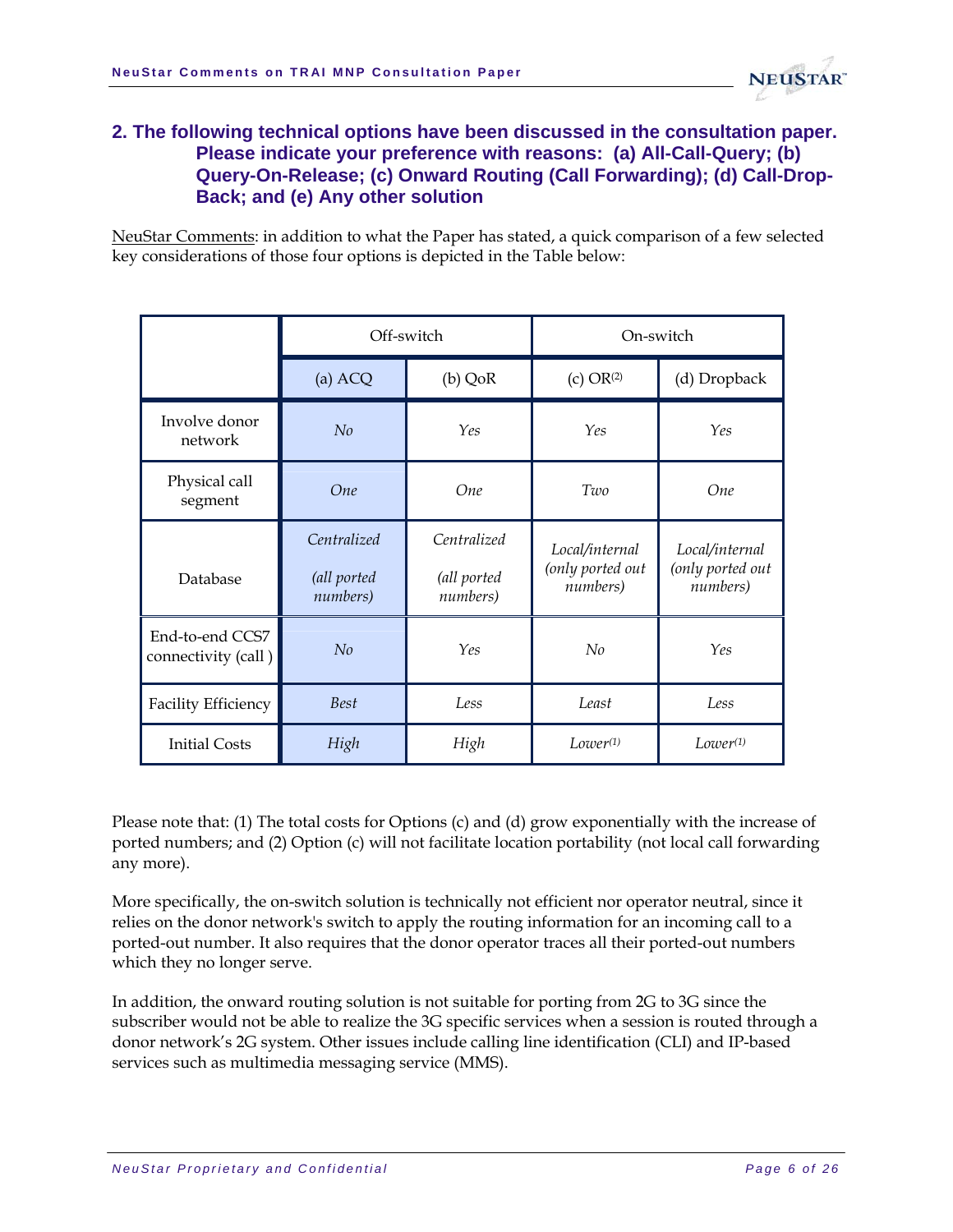

The above captured comments are among the reasons why onward routing countries such as UK and Singapore are working on replacing it to support increased porting volumes and the strong market demand on 3G and IP-based services.

As for off-switch options, both ACQ and QoR require queries to a centralized NP Database (NPDB). QoR queries the NPDB only when the called number has ported out of the donor network, so it queries less than ACQ. However, QoR does involve the donor network, which is less efficient and not operator-neutral in a competitive environment. And it also needs additional standards-work to pass the "number ported out" indication, a new call release reason, in the CCS7 ISUP parameter, which requires the donor network's switch software upgrade to return the new release reason when it receives an incoming call to a ported-out number.

Therefore, as indicated in the Paper, a majority of the NP countries in Europe have selected ACQ as their elected long-term NP solution, which is the most fair and efficient option. Other ACQ countries include US, Canada, Taiwan and South Africa. While the initial implementation costs might be higher, this solution would be justified in a long run, and evident when the porting volumes increase.

Just as a point of reference, a US study indicated that it would be more expensive to implement/operate under OR than ACQ when 12% of the numbers are ported. However, please note that the study was done by a major operator back in 1996 for FNP based on data from one US State. To fully understand the cost comparison between these two solutions in India, a new study under India's unique situations is definitely needed.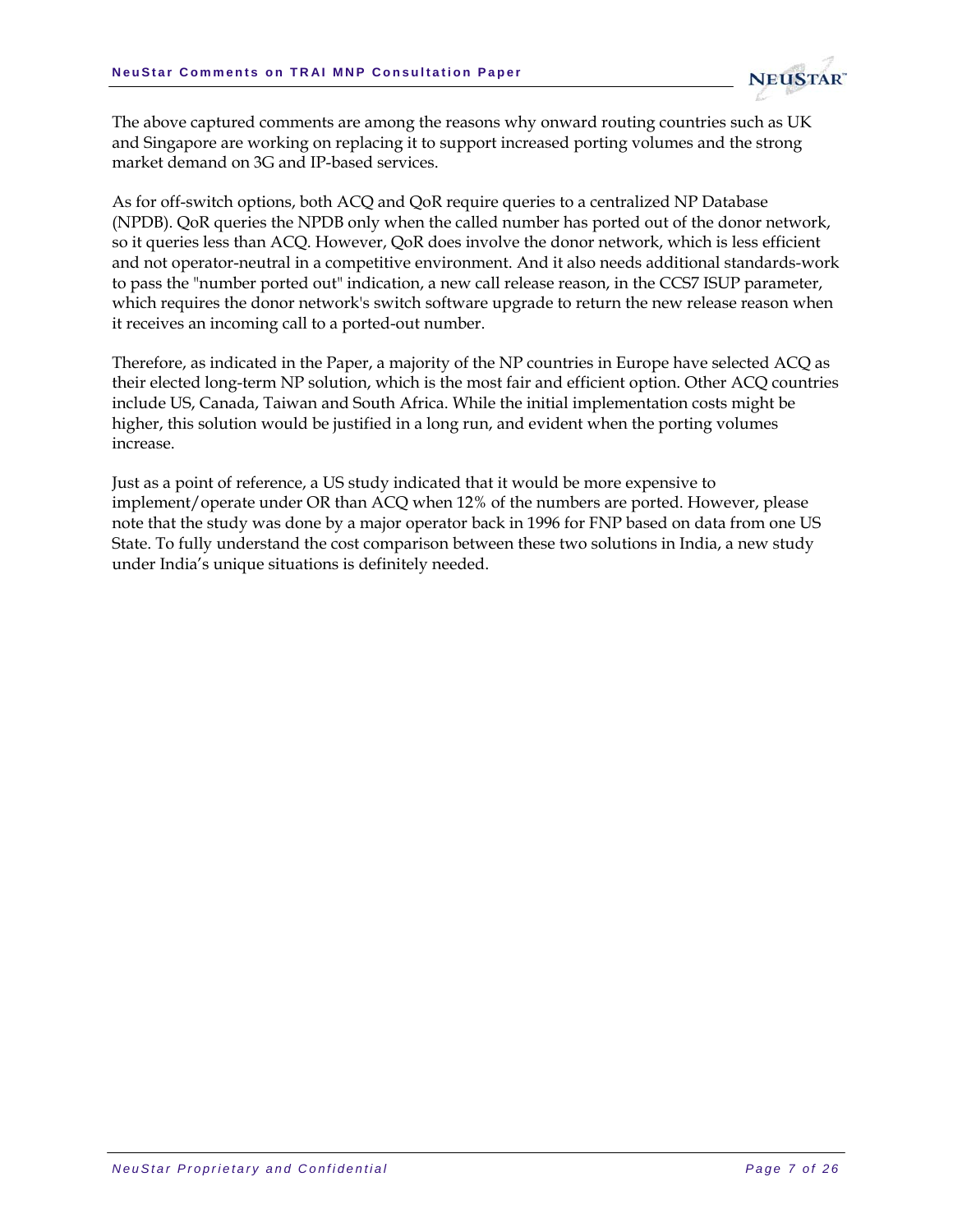

#### <span id="page-7-0"></span>**3. In the past, some countries have followed the approach of implementation of a short-term solution, with parallel planning for a long-term solution. Several other countries have opted directly for a long-term solution. The issues associated with either approach are discussed in this paper. Please give your opinion, with reasons, on the path India should adopt.**

NeuStar Comments: Migration between solutions within the same category (i.e.: off-switch or onswitch) has proven to be an expensive and time consuming exercise. Migration from an on-switch solution to an off-switch solution would be even more difficult, if not impossible – technically, one would have to build the platform from scratch again, in order to upgrade from OR to ACQ.

NeuStar believes it would be very helpful for TRAI to talk with regulators in OR countries such as UK and Singapore to fully appreciate the limitations of OR solution and the challenges of upgrading from on-switch to off-switch solution. We strongly recommend that TRAI plan carefully in order to find the appropriate, long-term solution at the beginning.

In the US, while centralized NPDB and ACQ was initially chosen, a phased implementation approach was adopted based on geographical regions, which mirrored the seven Regional Bell Operating Territories (RBOCs, each with its own regional NPDB), Metropolitan Statistics Areas (NP is mandated in the top 100 MSAs first), and service type (FNP first and followed by MNP) were adopted and proven to be working very effectively.

Considering India's geographic/population size, market growth rate and diversity/regional nature, we believe a phased implementation approach with one selected long-term solution might be a more appropriate way to go.

As a neutral 3<sup>rd</sup> party with 10 years of hands-on NP design, implementation and operations experience (and lessons learned) in US, Canada and Taiwan, NeuStar would welcome the opportunity to work closely with TRAI, all operators, and other local constituencies to find the best NP solution with the most realistic implementation timeline that would be most suitable to India and beneficial to all stakeholders.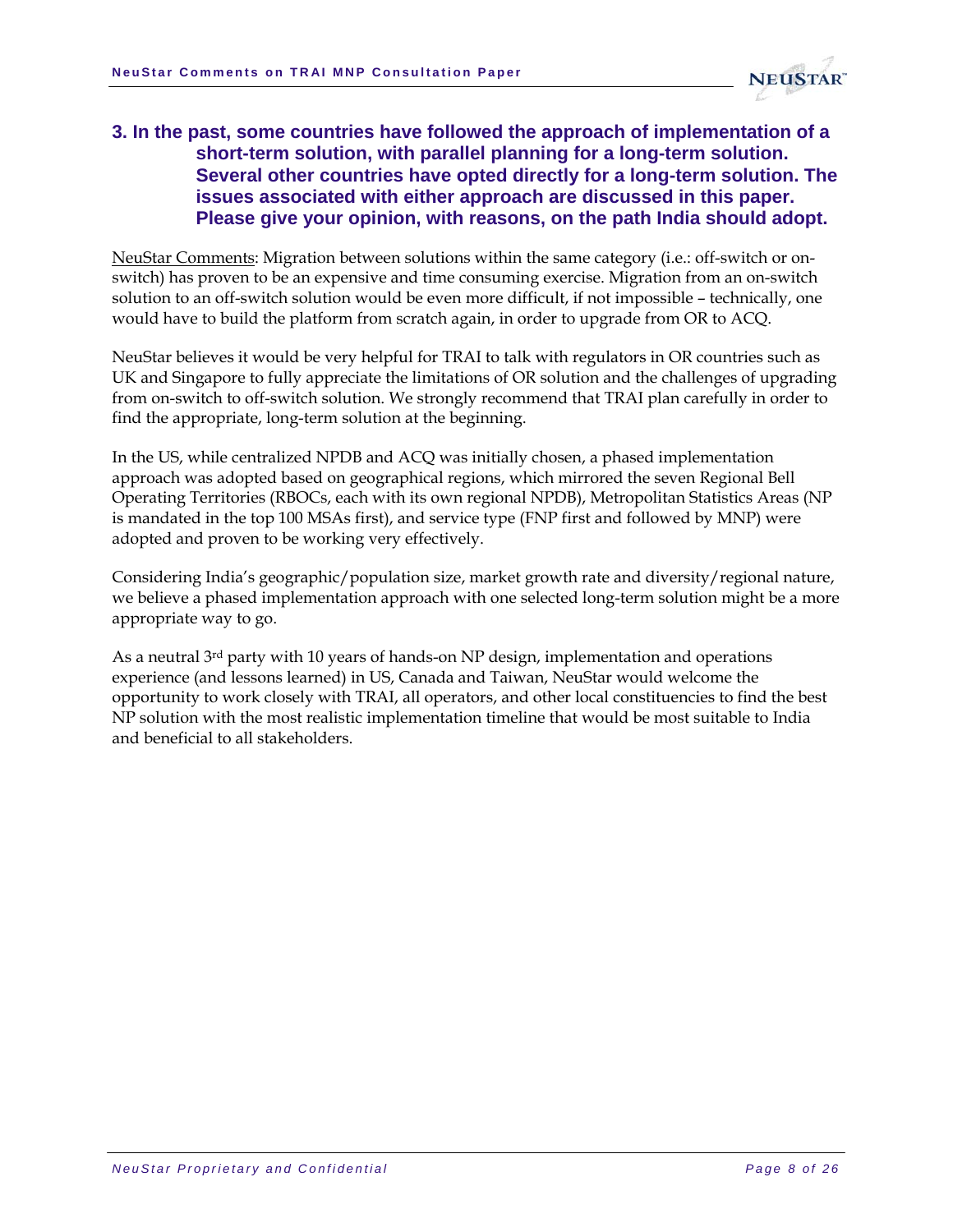

#### <span id="page-8-0"></span>**4. In case of a centralized database approach, who should be responsible for the setup, ownership, administration, and management of such a database? Should the administration and operation of a centralized database be assigned to a third party duly licensed by the licensor as another service provider (OSP) on the lines of a clearing-house, or should some other approach be adopted?**

NeuStar Comments: A centralized database approach with a neutral 3rd party administrator is the most fair and efficient option.

A neutral 3rd party administrator ensures that all competing operators are all treated in a fair and even-handed matter, and their customer data and all other confidential and sensitive information is not shared with others.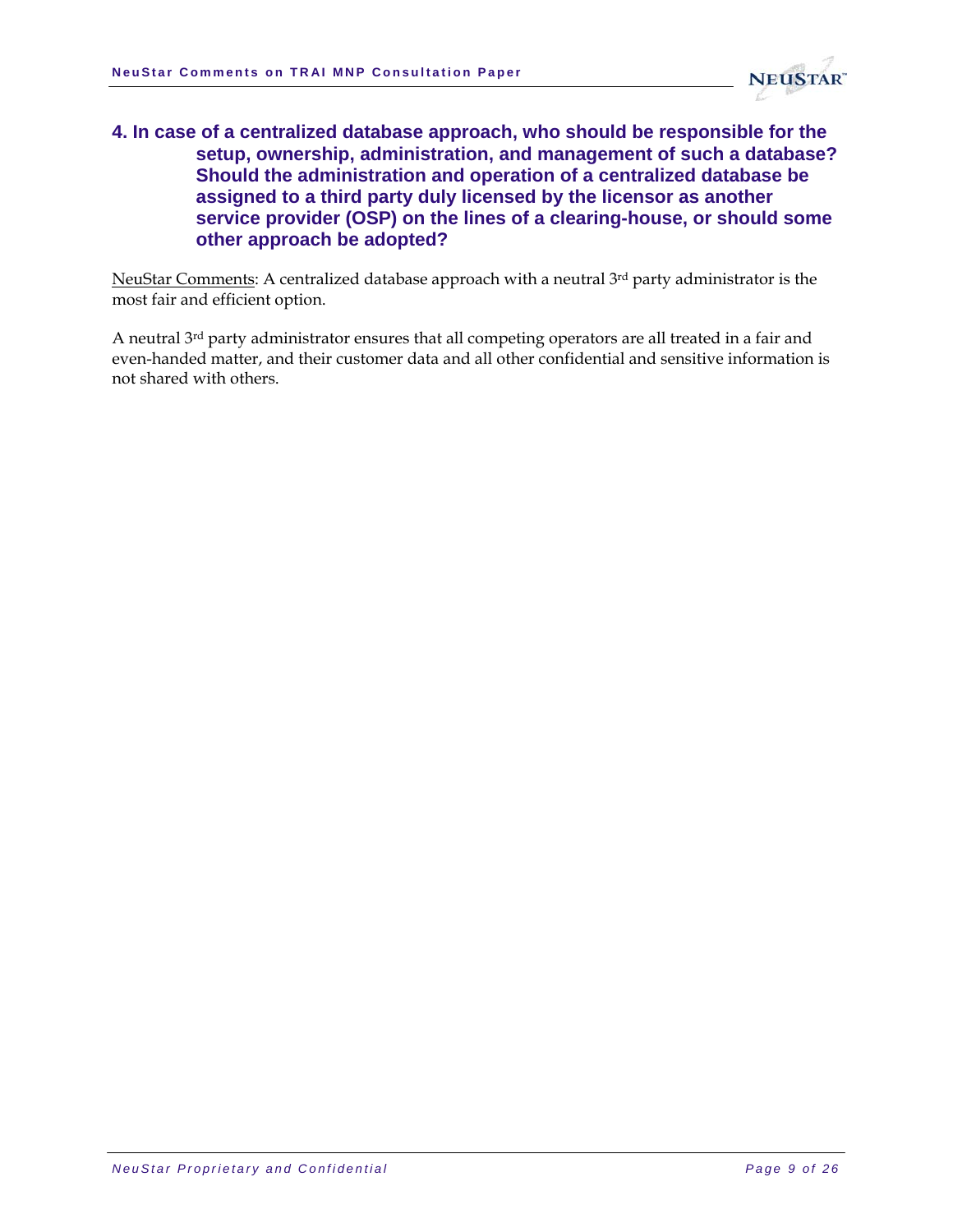

#### <span id="page-9-0"></span>**5. How should the database updates between different operators be synchronized? Where could the central database be located?**

NeuStar Comments: In a centralized database model, real-time updates shall be originated at the central database and broadcast to the operators' local databases for synchronization.

Depending on the actual porting volumes and service level requirements, the broadcast and synchronization could be done over direct, dedicated network links, dial-ups, or secure VPN connections over the Internet.

To ensure reliability and high-availability, it is prudent to have two fully redundant databases in two physically separated data centers (one in Northern India and one in Southern India, for example). In case of disaster in the primary data center, the whole NP operations (including the centralized database) can be failed over to the secondary data center within a very short period of time (e.g.: within 10 minutes in countries such as the US, Canada, and Taiwan).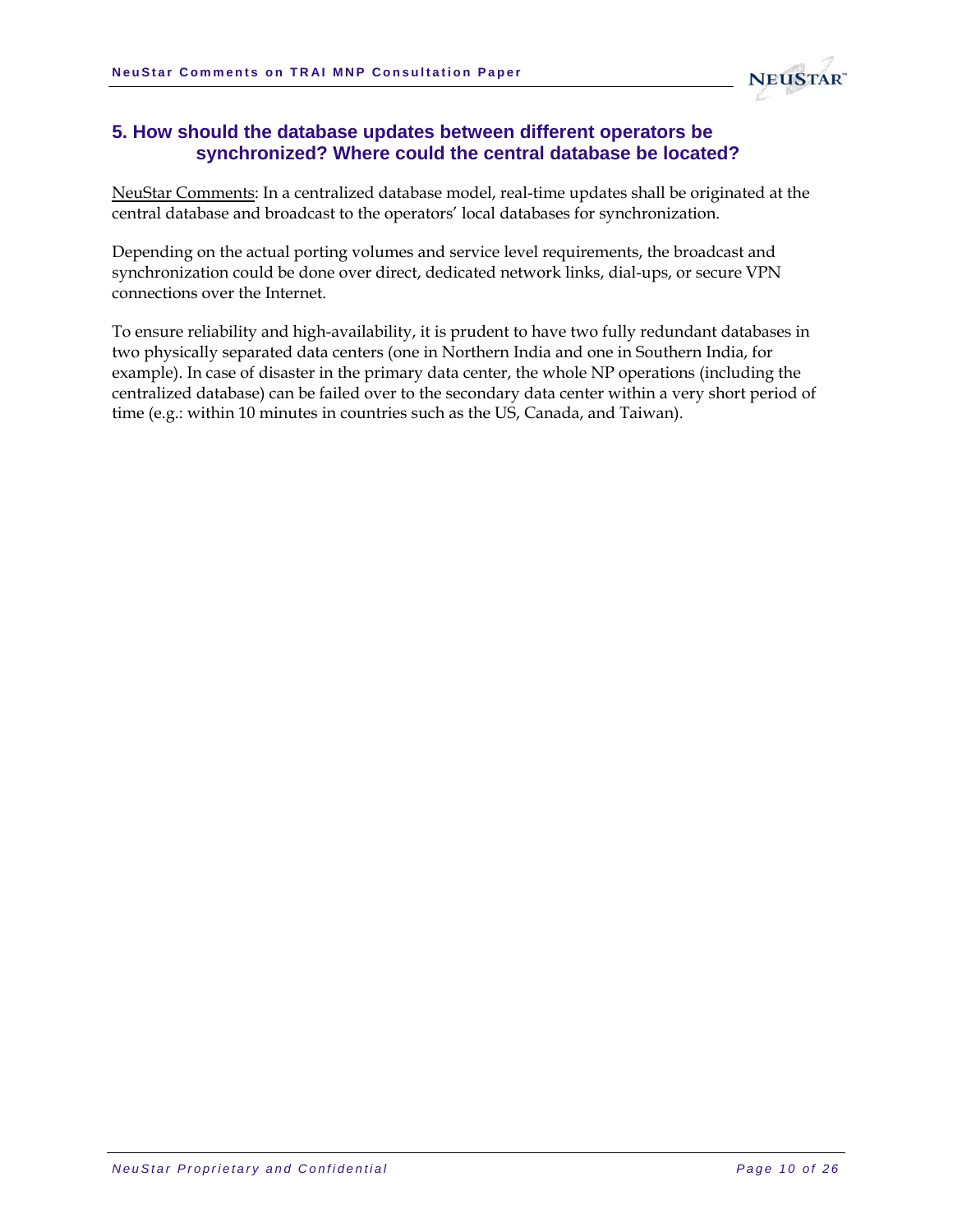

#### <span id="page-10-0"></span>**6. What should be the level of centralization (metro, circle, national) for a centralized database? Should this be a permanent arrangement, or be subject to later revision?**

NeuStar Comments: There should be a neutral 3rd party as the sole centralized NP database administrator for common interfaces and practices, and consistent operations and customer care.

There could be multiple regional NP databases for a country as large as and dynamic, and diversified as India. However, these regional databases could be centrally located in two shared data centers as indicated above under Question #5.

This is how it is currently done for the seven regional NP databases in the US.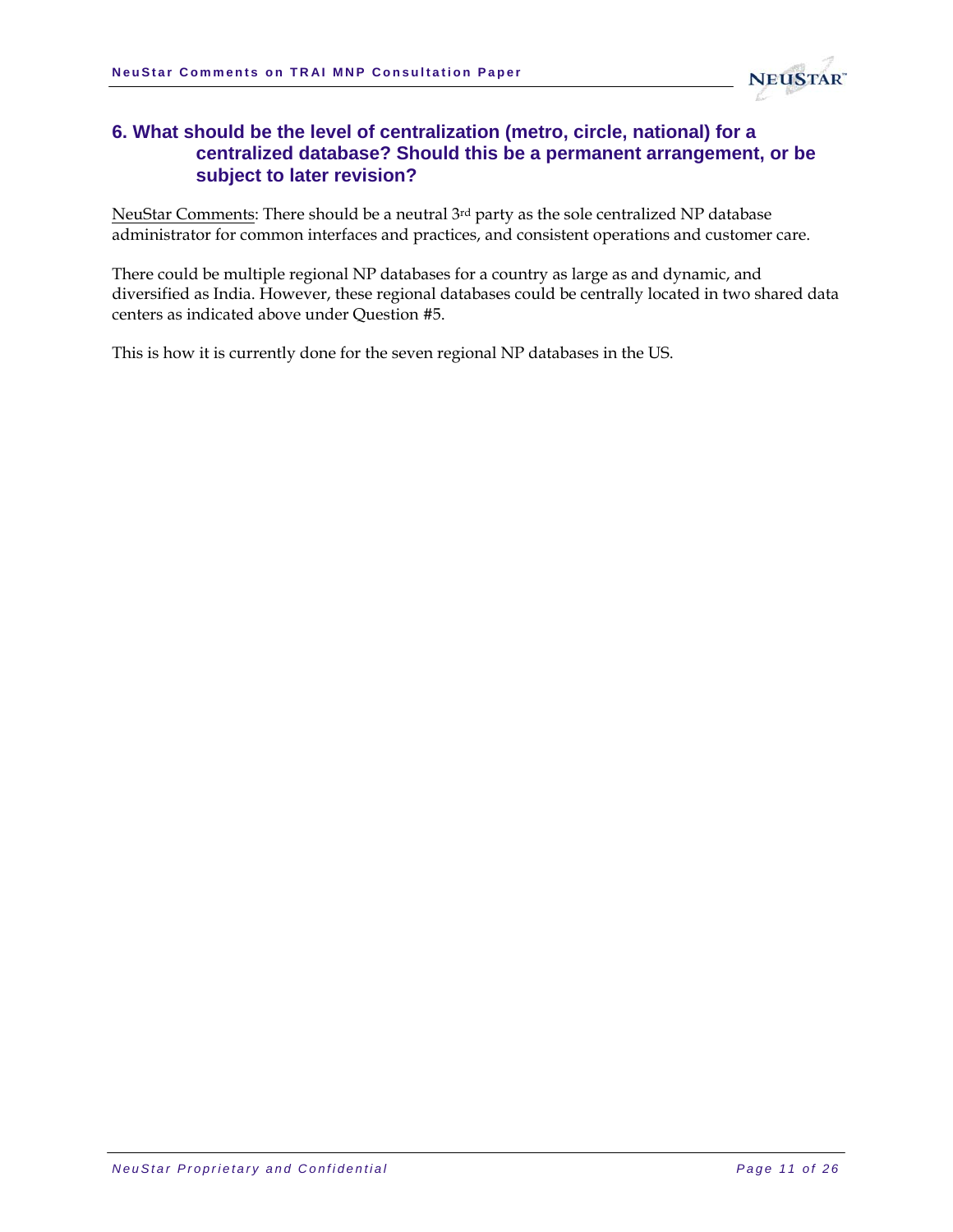

#### <span id="page-11-0"></span>**7. How should NLDOs and ILDOs handle the routing of calls to support number portability?**

NeuStar Comments: The originating operator must have appropriate options to successfully and economically terminate a call to a ported number. In countries where NP has been deployed, a range of options have arisen, based on a combination of regulatory policies, industry structures, market dynamics, operations and technical considerations.

The general practice is that whoever collects the fee from the caller does the NPDB query when only service provider portability is involved. When location portability is supported, the originating local operator would normally do the NPDB query because the number could be ported from another remote location to the area local to the originating network (e.g.: a number from Northern India was ported to a city in Southern India). In that case, whether the operator who bills the caller (if different from the originating operator) should compensate the originating operator for the query performed is a subject for further discussion.

So generally speaking, for a domestic long-distance call, the local operator can route the call to the NLDO that should perform the NPDB query and route to the destination network/switch. For an inbound international call, the ILDO that receives the incoming call from another country should do the NPDB query and route the call via proper NLDO to the destination local operator.

NeuStar welcomes the opportunity to work closely with TRAI and operators to find the most optimized query and routing solution for NLDOs and ILDOs in India.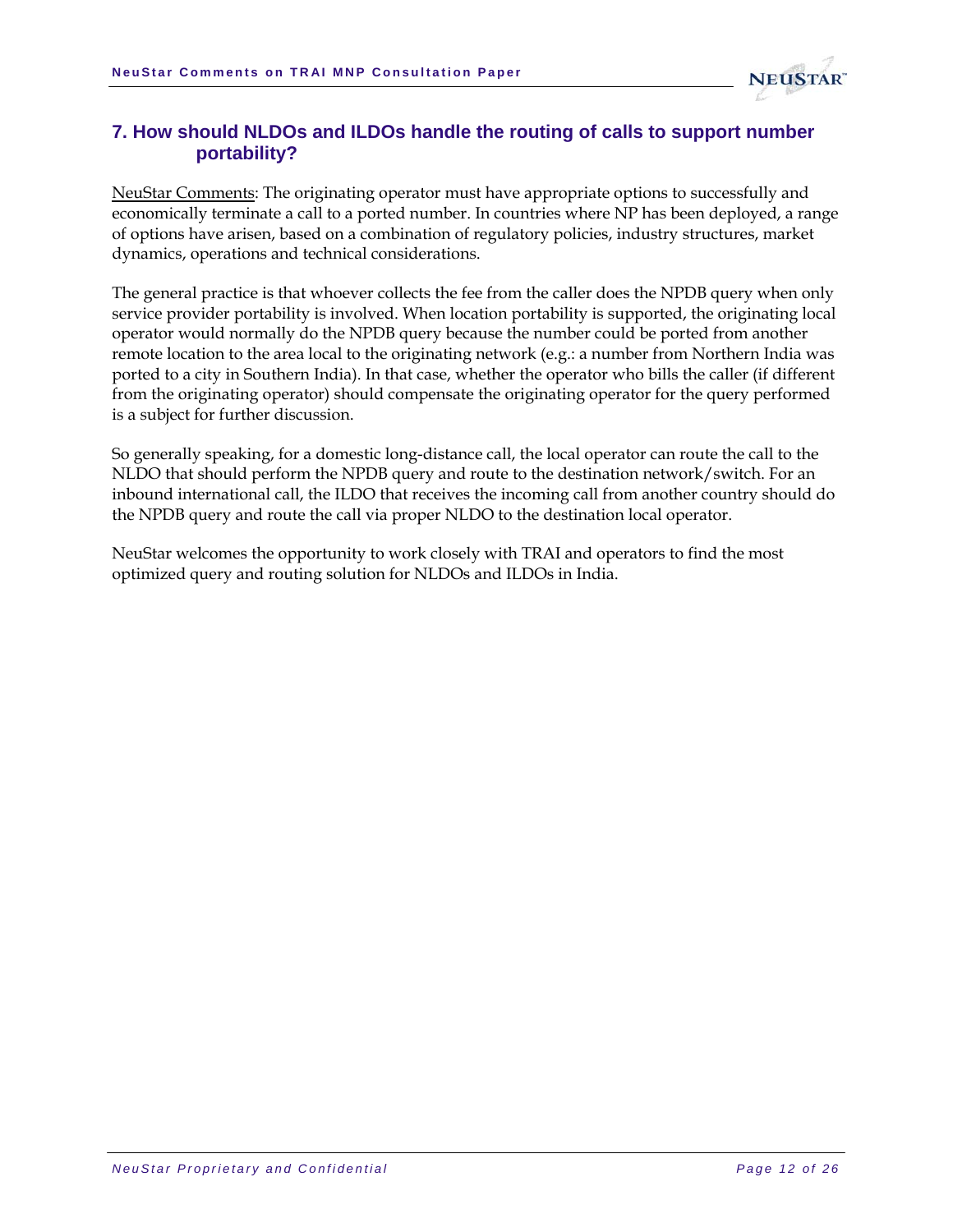

#### <span id="page-12-0"></span>**8. Are the existing interconnection arrangements (such as signaling) between mobile-to-mobile, mobile-to-fixed networks sufficient to achieve number portability, or are any changes required?**

NeuStar Comments: Generally speaking, signaling protocol and switch software upgrades are required to support NP. The existing interconnection arrangements can stay the same as long as the same routing principles are used. Under this approach, the switches need to know which number in which parameter should be used for call routing.

In the US, for example, after performing an NPDB query, the routing number (with the same format as the dialed number) is used as the called party number for call routing. In this case, the routing tables that were used prior to the implementation of number portability are still being used. The same applies to the interconnection arrangements for signaling. Just like the switch upgrades to support routing involving NP, the signaling networks also need to be upgraded to support global title translations on the full phone numbers after NP, as compared to on the phone number prefixes before NP.

NeuStar welcomes the opportunity to work closely with TRAI, operators and switch vendors to find the best NP solution with the least impact to existing interconnection arrangements in India.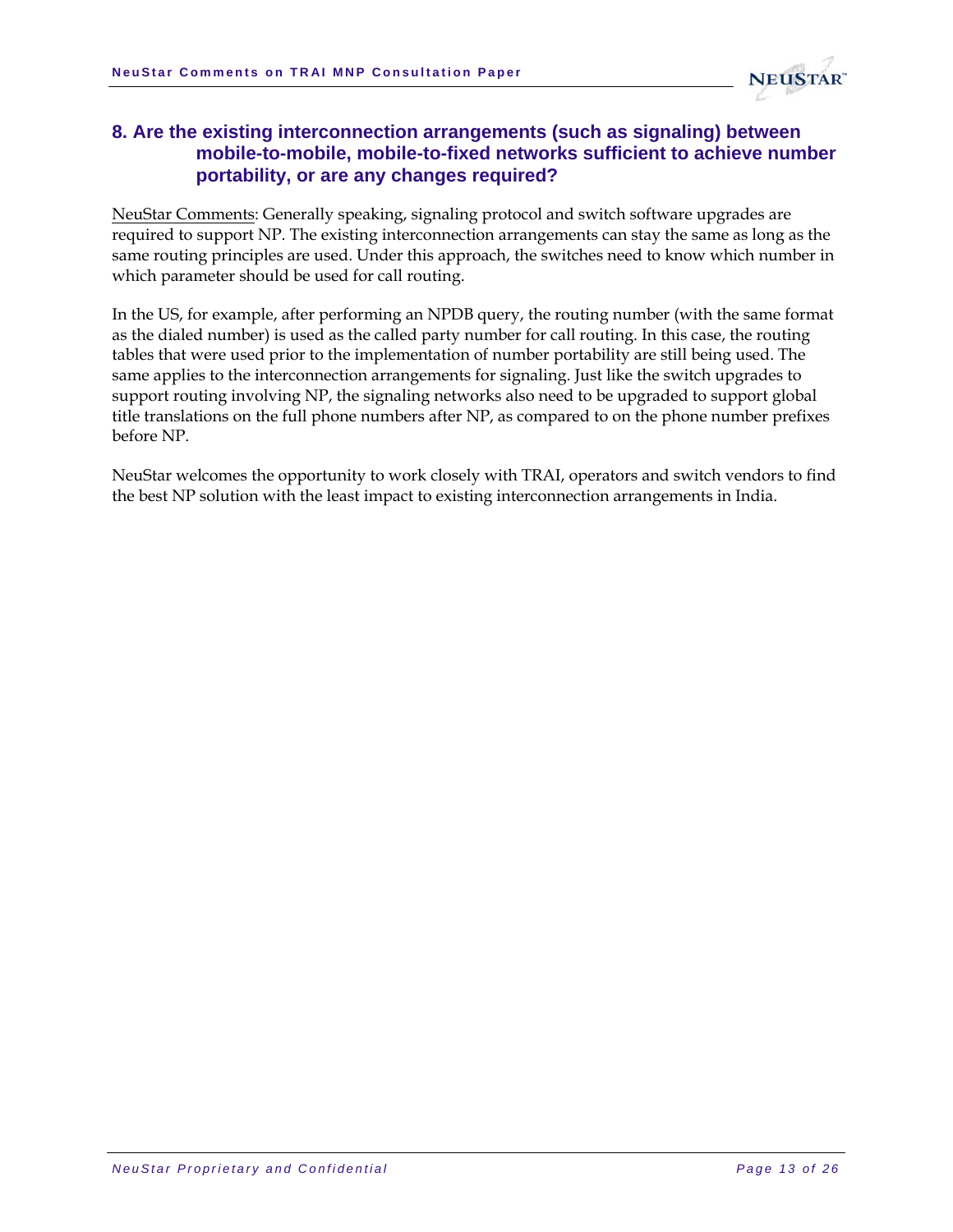

#### <span id="page-13-0"></span>**9. Are there any technical issues in the portability of services such as SMS, data, voicemail, or fax?**

NeuStar Comments: Services based on IP, as opposed to CCS7, can only be supported through the centralized database approach. This represents the most cost effective approach to design and implement the centralized database needed to support domain name system (DNS) look-ups for IPbased services, such as MMS, VoIP, and push-to-talk over cellular (PoC).

SMS is generally routed over the CCS7 networks, so these networks need to be able to route based on the full phone number instead of the phone number prefixes as described in comments to Question #8 above. If SMS could be routed via an IP network, its routing information would also be obtained via a DNS look-up to access a copy of the centralized database.

These are just a few examples we have experienced in US, Taiwan and other NP countries NeuStar has been involved in, and we welcome the opportunity to work closely with TRAI, operators, and other service providers to make sure that the selected NP solution will work for value-added services such as SMS, data, voicemail and fax.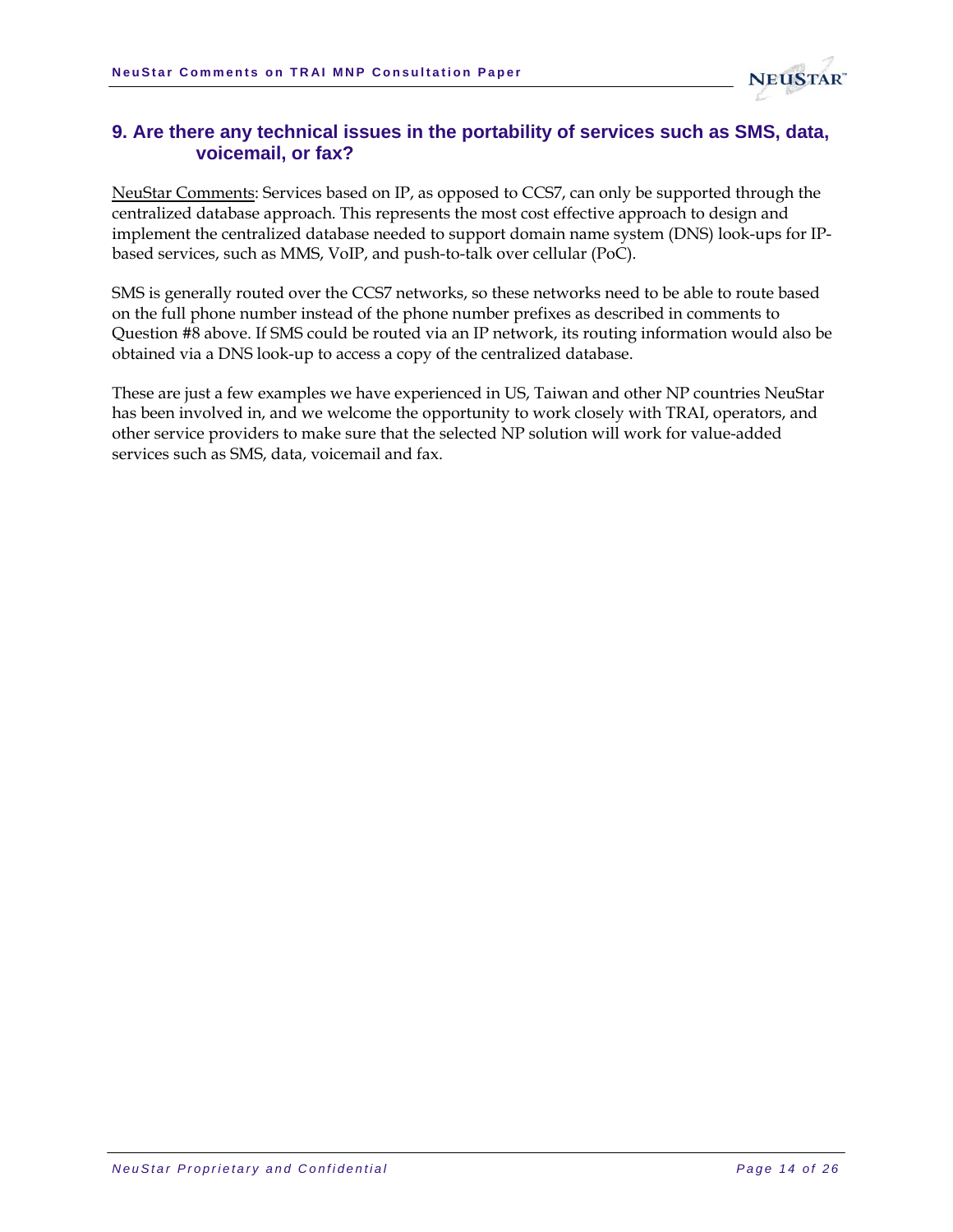

#### <span id="page-14-0"></span>**10. What problems do you foresee with the current National Numbering Plan in implementing number portability that may necessitate the modification of the existing National Numbering Plan?**

NeuStar Comments: Generally speaking, there should not be any major impact on the national numbering plan, especially since the primary focus here is mobile operator portability.

Based on the MNP adoption rate, in the long term there may be a need to modify the concept of number range holder (NRH) and the rules for number range assignments.

On the other hand, NP may help the conservation of numbering resources by introducing number pooling or individual number assignment. In the US, the National Number Pooling program mandated by the Federal Communications Commission (FCC) has been one of the value-added applications for the NPAC.

As the exclusive NPAC, National Number Pooling, and North American Numbering Plan (NANP) administrators in the US, NeuStar welcomes the opportunity to work closely with TRAI and operators to ensure the selected NP solution works best with the existing National Numbering Plan in India.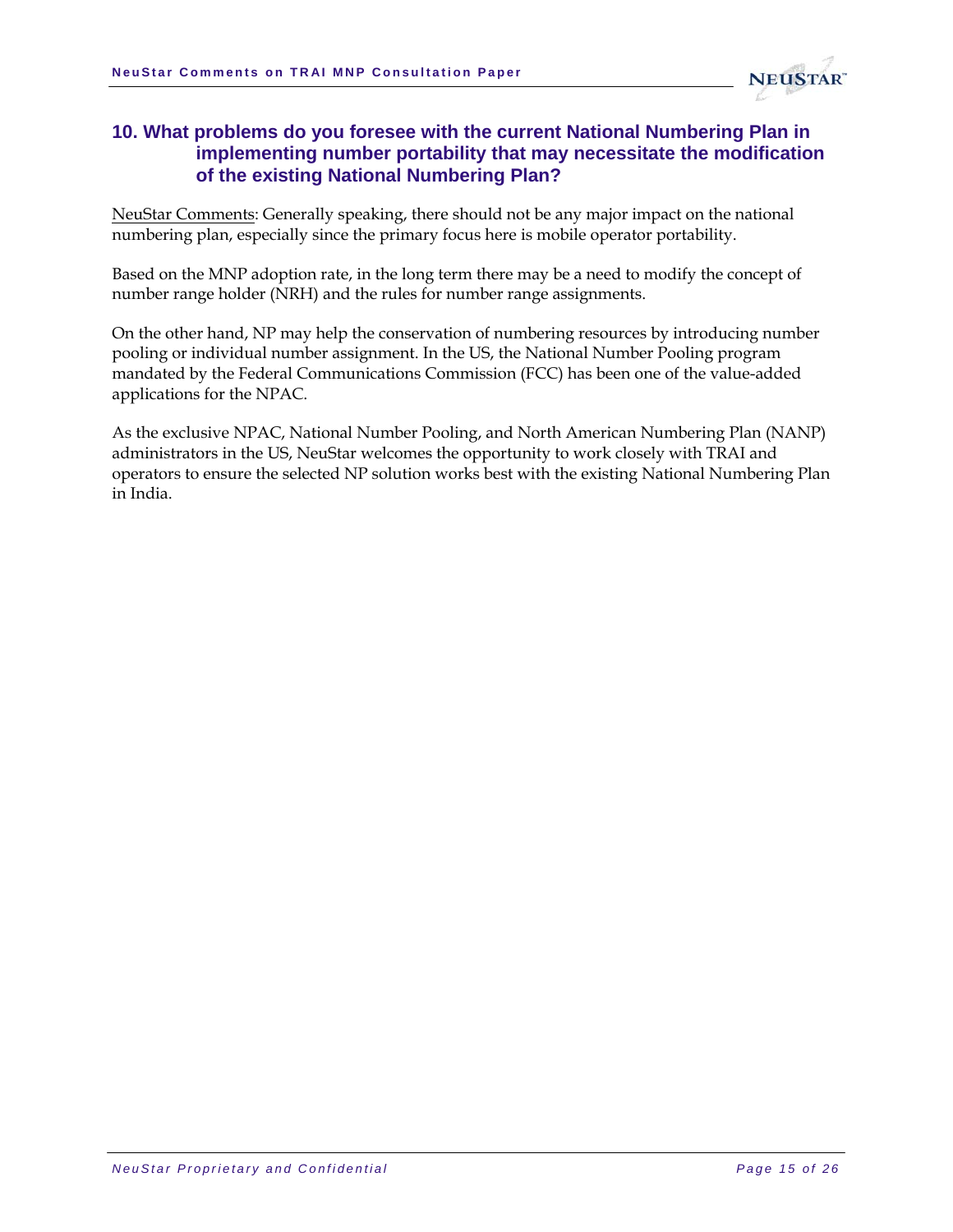

#### <span id="page-15-0"></span>**11. Should number portability related charges be regulated? If not, then what measures will ensure that the portability charges are not set such as to discourage portability?**

NeuStar Comments: In the US, the regulator (FCC) allowed operators to recover NP related costs via a Cost Allocation Methodology that assesses a monthly NP surcharge to each served subscriber. These costs, however, must be approved by the FCC before being applied. The duration of that surcharge was also set by the FCC.

In Taiwan, a one-time portability fee will be paid by the subscriber to the losing operator. However, the regulator (DGT) has set up a cap for this fee.

Different cost recovery models have been adopted in different countries, based on their unique situations. NeuStar suggests TRAI to study all available models and associated pros and cons to make a right decision for India.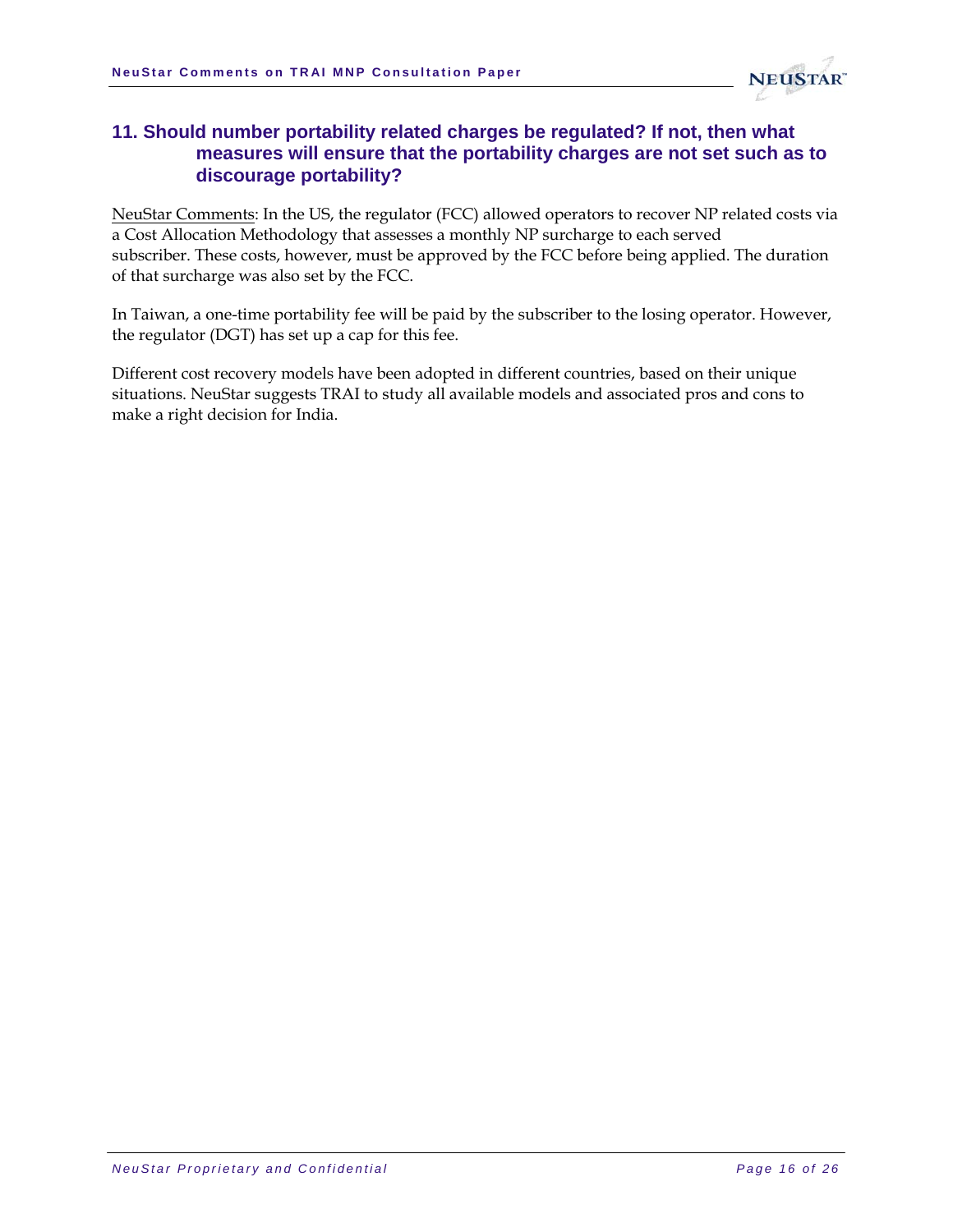

#### <span id="page-16-0"></span>**12. What measures will ensure tariff transparency?**

NeuStar Comments: Calling Party Pays (CPP) requires that a subscriber has the ability to be advised of any costs associated with a phone call. This advice is typically provided via the use of the National Numbering Plan to identify calls to a particular Public Land Mobile Network (PLMN) or other higher cost network termination subscribers.

MNP makes it difficult for subscribers to identify the mobile network that they are calling. If there is a significant difference in call termination rates to a particular mobile network, the serving operator may need to charge more.

Ideally, competitive market conditions will solve this particular problem. But if a mitigation measurement is to be considered, we are aware of, in at least one NP country, that an originating operator provides a message during call setup to identify a ported number.

As the neutral 3rd party who has no intrinsic interest or investment in any telecom operators and does not interact directly with subscribers, NeuStar welcomes the opportunity to assist TRAI and operators in India to identify and understand any tariff transparency issues and ultimately find proper mechanisms to solve or mitigate them.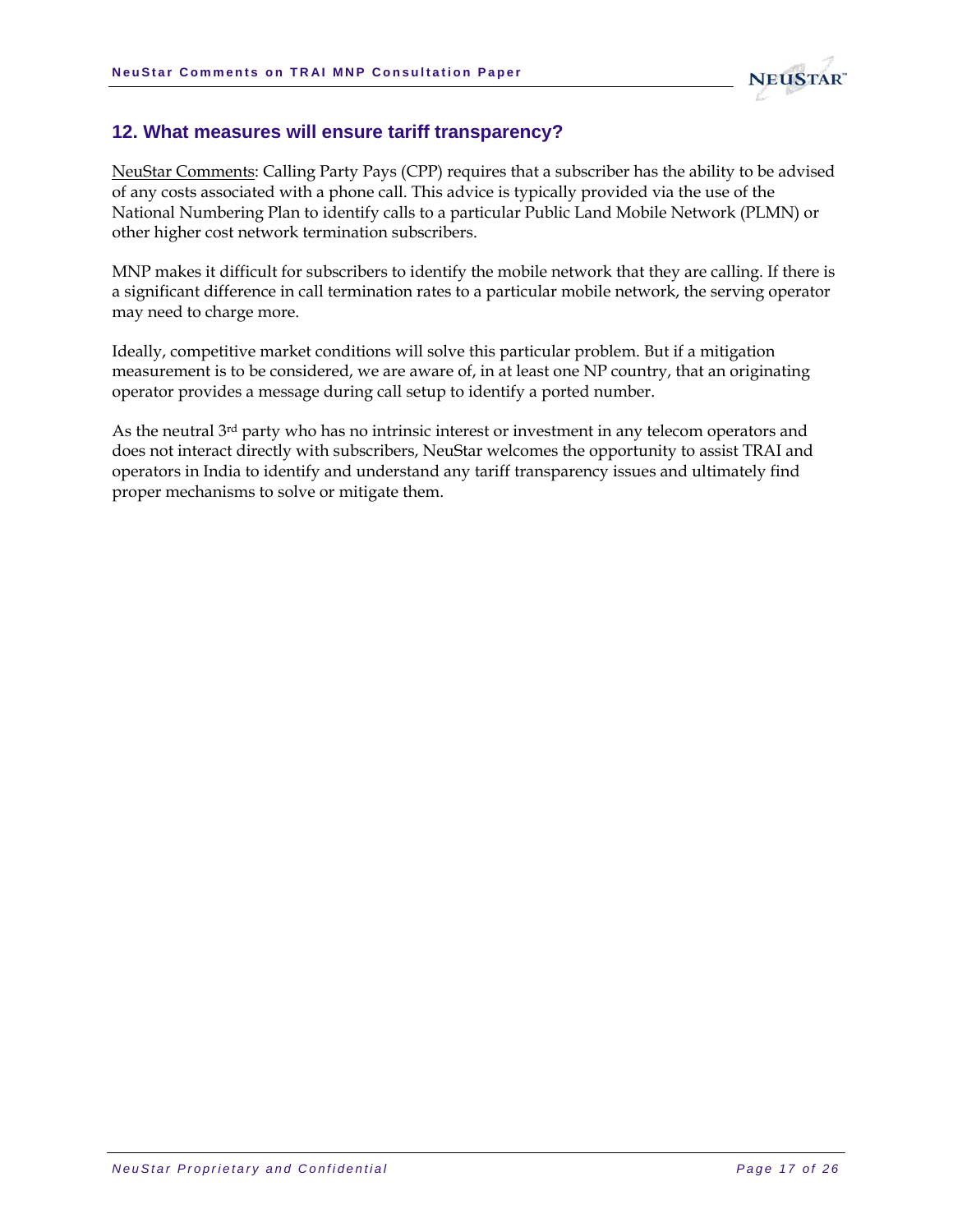

#### <span id="page-17-0"></span>**13. Considering that the Indian market is a growing market and number portability offers the possibility of attracting customers by an efficient operator, should it be mandated that the cost of the number portability should be absorbed by recipient network?**

NeuStar Comments: Number portability, as implemented in the U.S and Canada, followed two different cost recovery models. In Canada, the model employed was a cost causer model, which allocates all NP costs back to the cost causer. In the U.S, all NP costs are pro-rated among the regional participants of the NPAC region, thus harmonizing costs among all participants.

The key for a good cost allocation mechanism is to have very well defined rules with little ambiguity and that is easy to enforce.

In general, it is a good practice that NP costs are shared amongst all beneficial constituencies.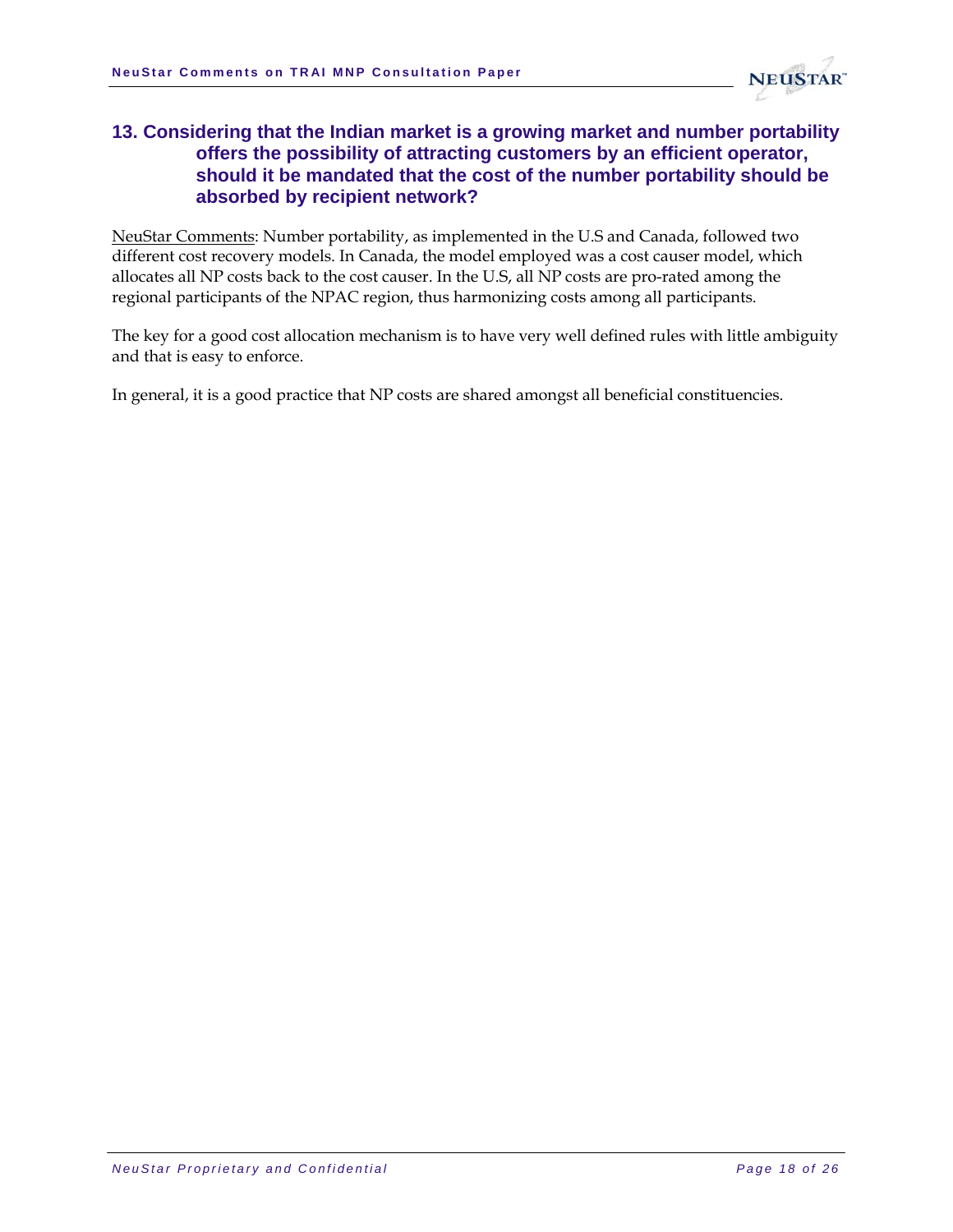

#### <span id="page-18-0"></span>**14. Please share any additional information that you might have about number portability implementations in countries and jurisdictions around the world, and what we might learn from these experiences.**

NeuStar Comments: Leveraging what NeuStar has learned from our extensive, first-hand NP design, implementation, and operations experience, based on the studies done by various countries and the global trends, we would like to offer the following observations and recommendations:

- a. An ACQ-based, centralized database solution (a.k.a.: NPAC) is the best long-term approach;
- b. NPAC is the most economic NP approach in a long run:
	- i. Ensure neutrality and fairness amongst all competing telecom operators
	- ii. Least performance impact to the networks when porting volume grows
	- iii. Most efficient solution for all emerging, IP-based services (MMS, PoC, VoIP, etc), as well as CCS7-based services
	- iv. Best solution for challenges faced by onward routing (CLI, 2G-3G, etc.)
- c. NPAC can be used to streamline inter/intra-carrier operations:
	- i. Number resource sharing, re-distribution, and single number assignment
	- ii. Network/switch upgrade (e.g.: TDMA->GSM, 2G->3G)
	- iii. Network/Switch traffic engineering and load balancing
	- iv. Network/Switch maintenance and disaster recovery
- d. A light weight, standards-based, all inclusive NPAC is the most economic solution:
	- i. XML/HTTP interface
	- ii. API for operators' point of sales (POS), service order entry (SOE), and operating support services (OSS) systems
	- iii. Optional, shared pre-port validation and communications systems, local NP service ordering and management systems, and Service Control Point (SCP) functionalities to minimize operator-side cap-ex and op-ex
- e. A well-designed and operated NPAC could be expanded, in a phased approach, to a multifunctional, convergence clearinghouse to improve ROI and streamline operations for operators:
	- i. SMS/MMS Gateway and Exchange
	- ii. VoIP Gateway and Exchange
	- iii. Mobile Content Clearinghouse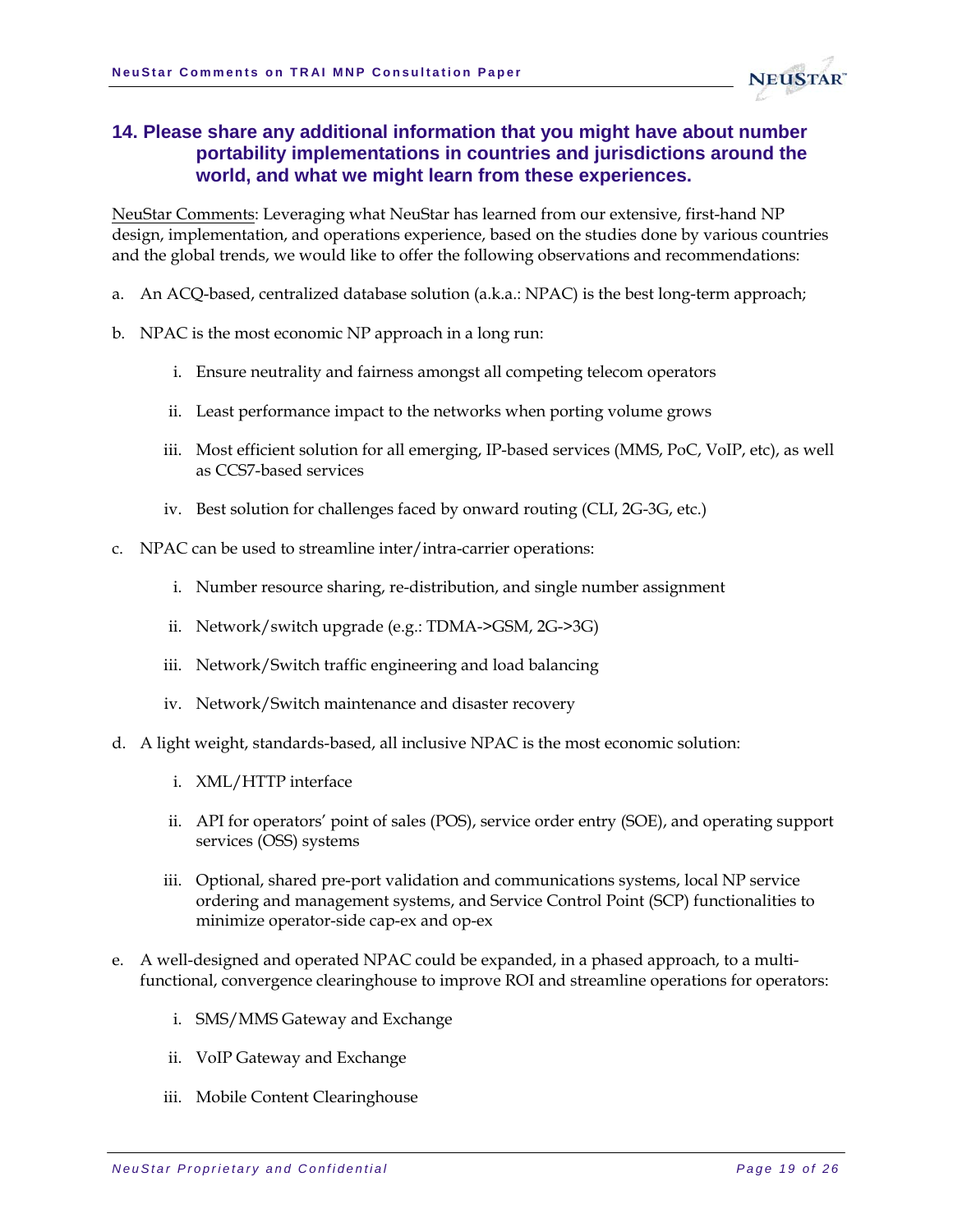

- iv. Number Administration System
- v. Common Short Code Registry
- f. Select the most experienced, and proven NPAC implementer and operator:
	- i. Implementation schedule and cost advantage with proven NP platform
	- ii. Need implementation and operations experience from both NPAC (centralized database platform) and operators' point of views
	- iii. Leverage proven experience in defining Functional Requirements Specifications (FRS), Interface Inter-operability Specifications (IIS), Methods and Procedures (M&Ps), business rules and operations flows
	- iv. Need knowledge and extensive implementation/operations experience for voice, data, the convergence of voice and data, and the convergence of fixed and mobile
	- v. Ensure most positive user experience for mobile subscribers
	- vi. Ensure system's highest availability, reliability, and scalability
- g. Adopt transaction-based, clearinghouse business model:
	- i. No up-front cap-ex investment required from operators for NPAC and other shared functions
	- ii. Most competitive transaction cost, leveraging economy of scale and proven operating experience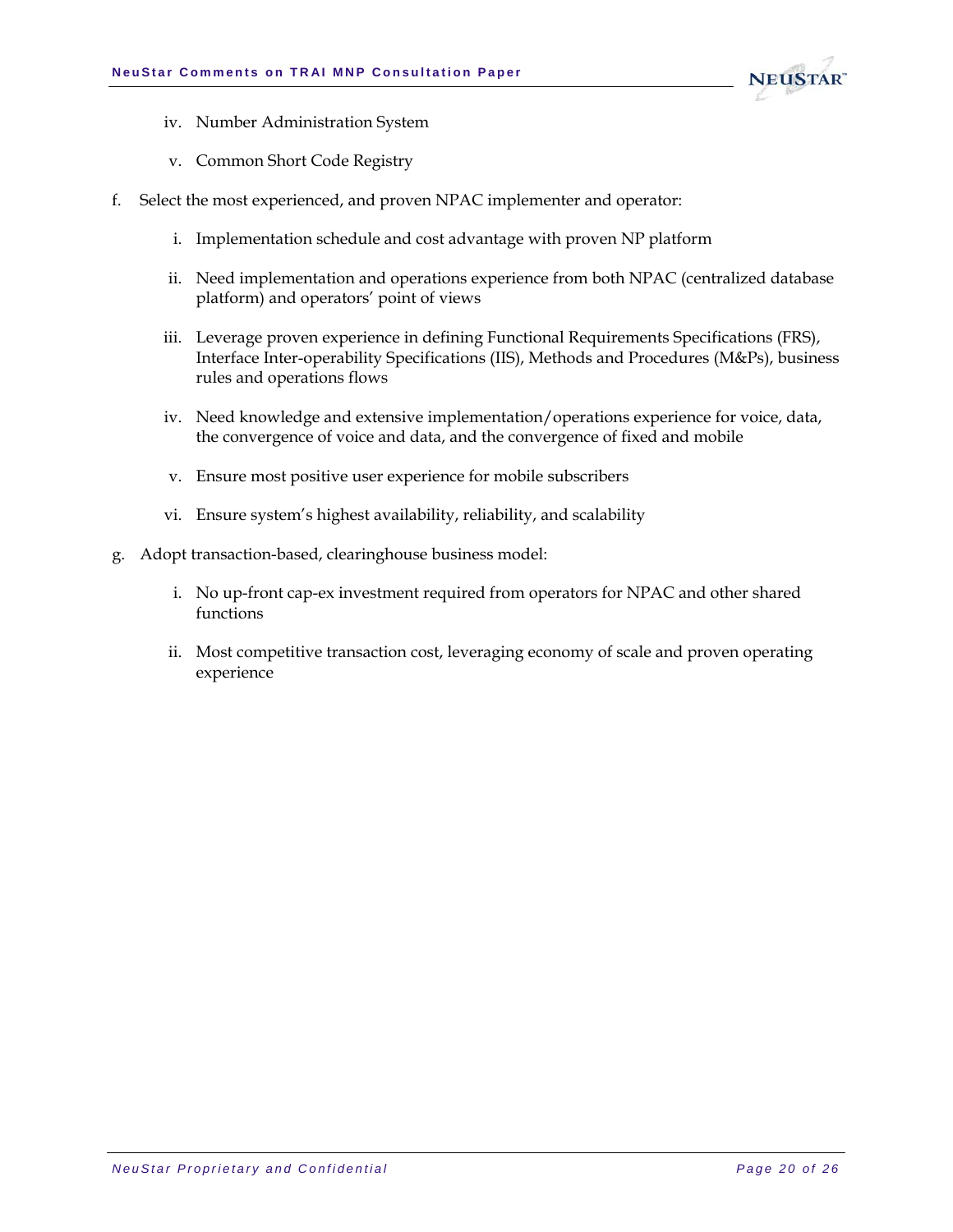

#### <span id="page-20-0"></span>**15. Give your comments, with reasons, as to when number portability should be introduced in India?**

NeuStar Comments: The introduction of the ideal NP solution is a complicated and multi-step process.

From drafting and finalizing regulations and policies, to defining system requirements and interface specifications, to agreeing on business rules and porting flows, to selecting vendors and solutions, to design, implementation, deployment and testing of the NP system, to operations readiness and internal training, and to marketing campaign and user education/promotion, the process is a time consuming one.

The sooner India can begin addressing the issues and getting the process started, the better prepared and positioned it will be.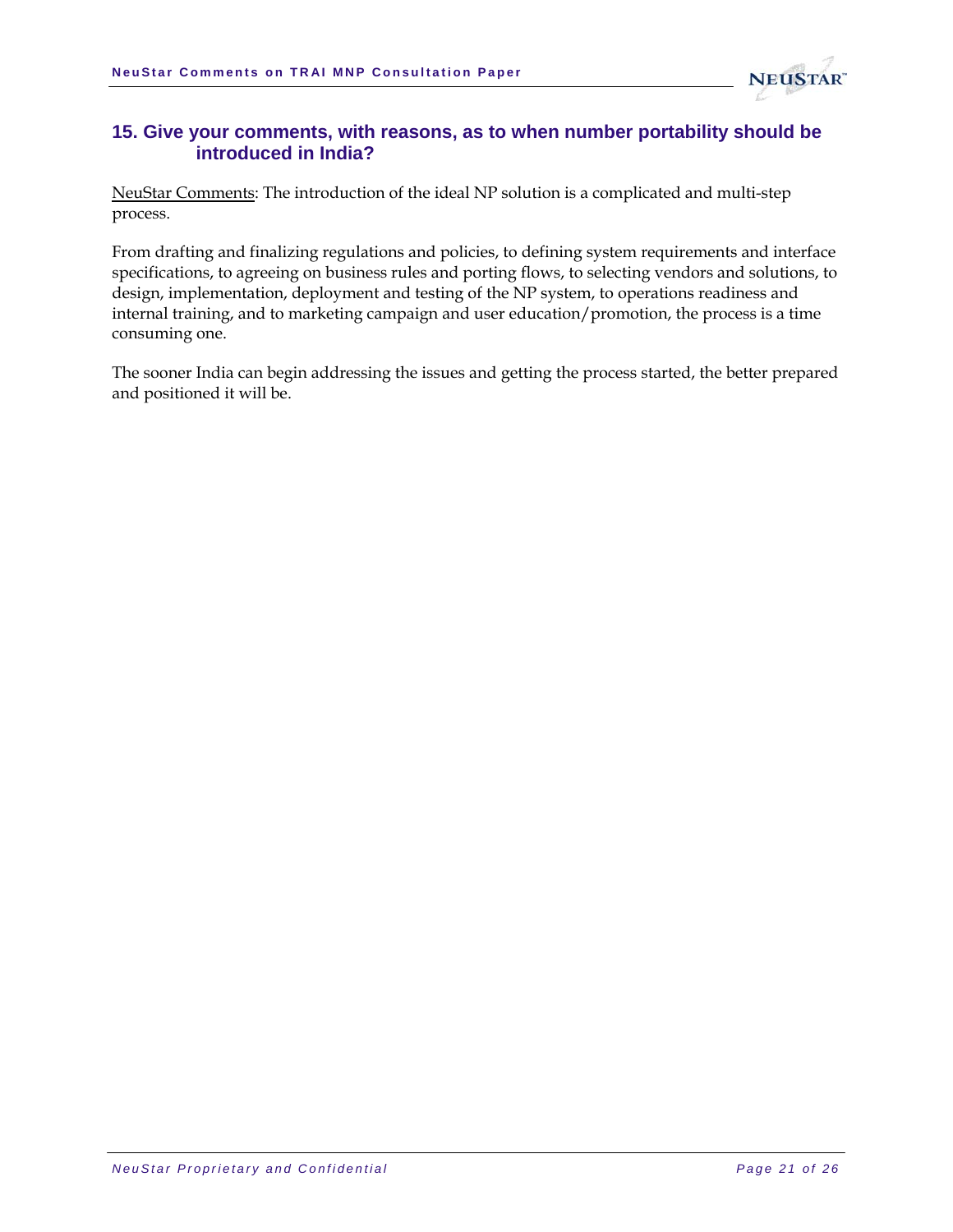

#### <span id="page-21-0"></span>**16. Should MNP be implemented progressively by service area or directly across the nation at one time?**

NeuStar Comments: As mentioned under Question #3 before, in the US, while centralized NPDB and ACQ was initially chosen, a phased implementation approach was adopted based on geographical regions, which mirrored the seven Regional Bell Operating Territories (RBOCs, each with its own regional NPDB), Metropolitan Statistics Areas (NP is mandated in the top 100 MSAs first), and service type (FNP first and followed by MNP) were adopted and proven to be working very effectively.

Considering India's geographic/population size, market growth rate and diversity/regional nature, we believe a phased implementation approach with one selected long-term solution might be a more appropriate way to go.

As a neutral 3rd party with 10 years of hands-on NP design, implementation and operations experience (and lessons learned) in US, Canada and Taiwan, NeuStar would welcome the opportunity to work closely with TRAI, all operators, and other local constituencies to find the best NP solution with the most realistic implementation timeline that would be most suitable to India and beneficial to all stakeholders.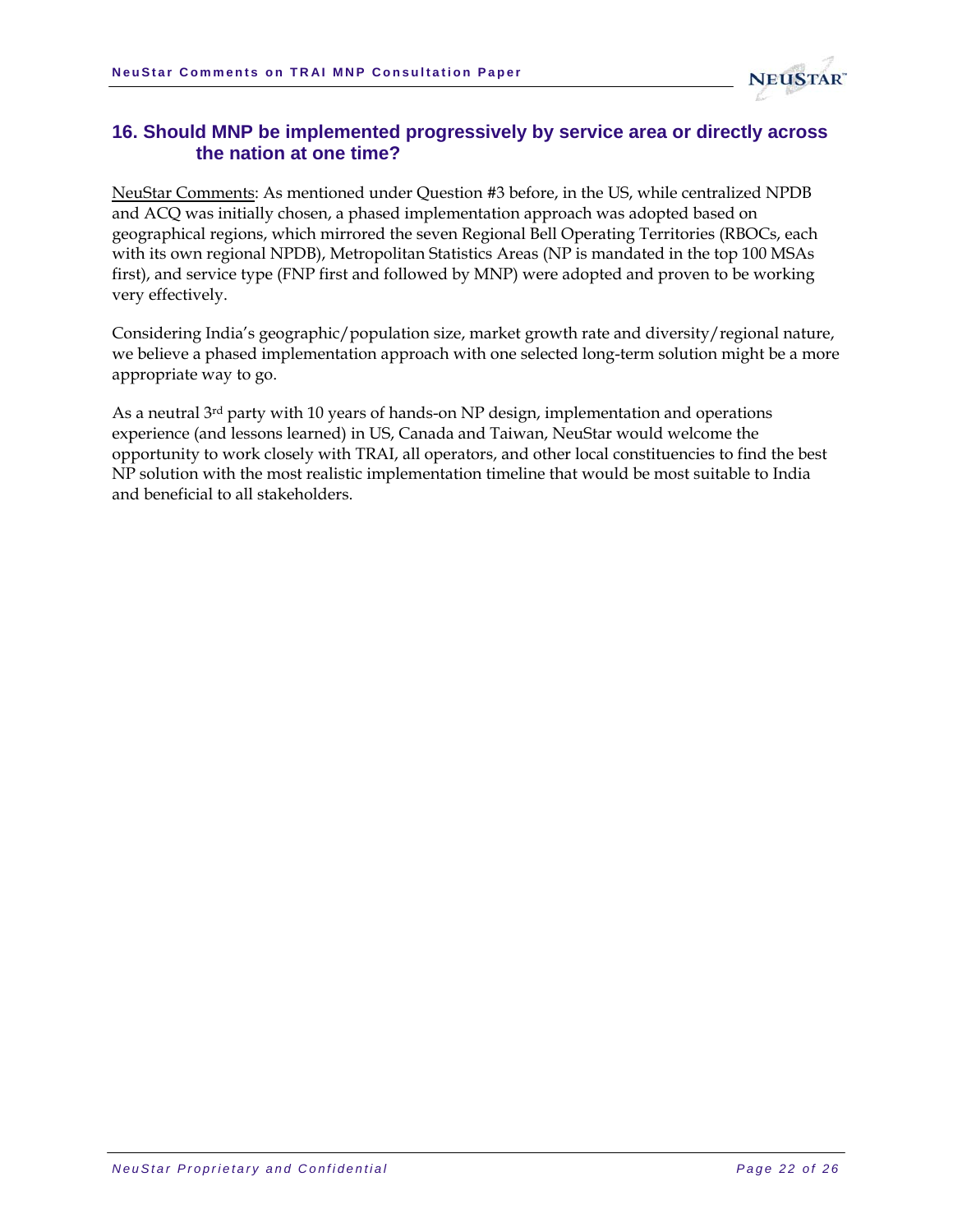

#### <span id="page-22-0"></span>**17. What will be the effect, if any, on the different aspects of implementation if phased roll-out is adopted?**

NeuStar Comments: As stated above under Question #3, because of differences between various geographical service areas, a phased roll-out approach may be appropriate, provided there is a clear timetable and a coherent implementation plan.

The only possible impact is relevant to those CDMA (ANSI-41 based mobile system) operators in India. In order for roaming to work properly between different CDMA networks, they would all have to support Mobile Identification Number (MIN) and Mobile Directory Number (MDN) separation that is resulted from NP.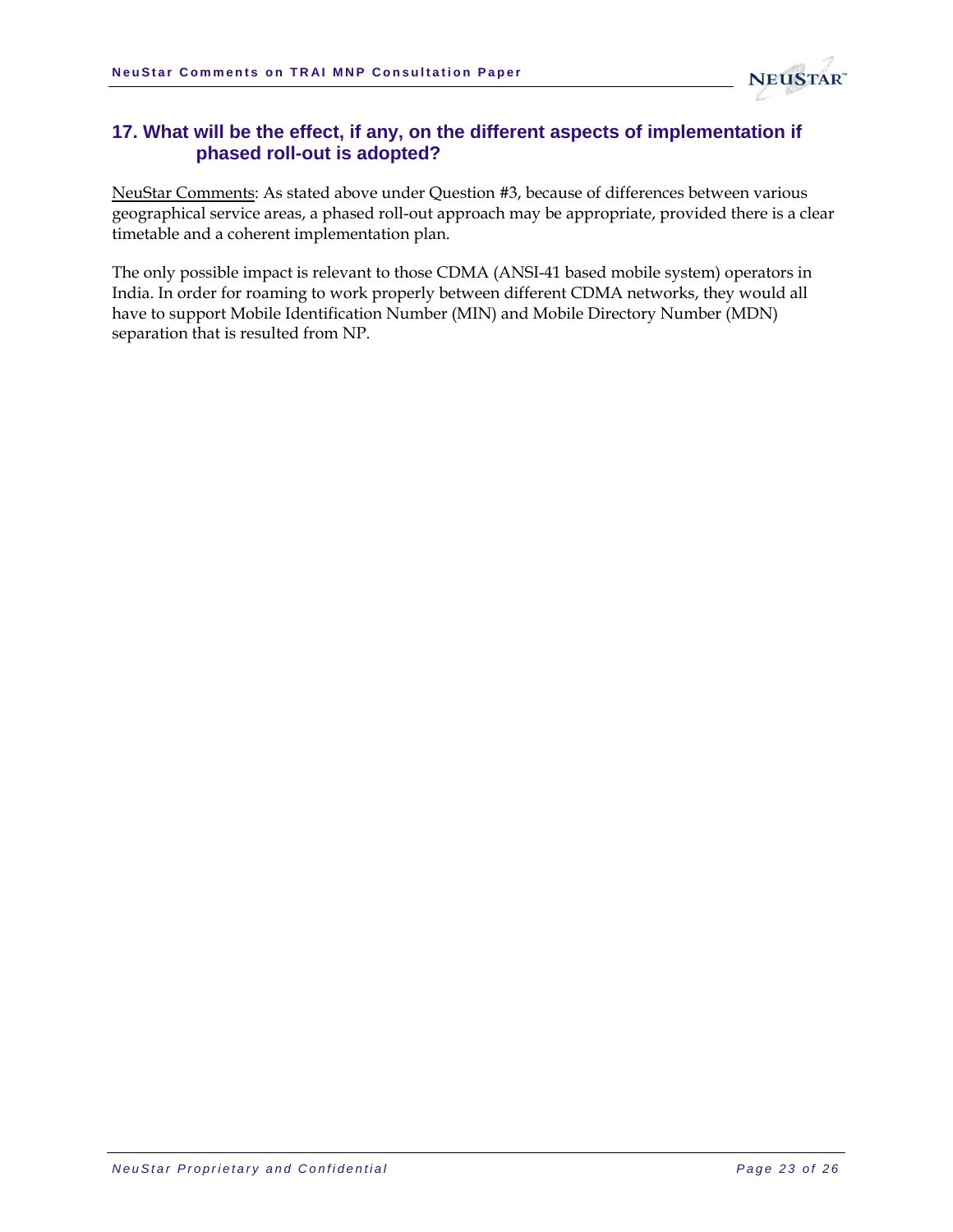

## <span id="page-23-0"></span>**APPENDIX -- NEUSTAR PROFILE**

NeuStar, Inc. ([www.neustar.biz](http://www.neustar.biz/), NYSE:NSR) is a leading provider of essential clearinghouse services to the communications industry and Internet service providers around the world. NeuStar operates directories that manage virtually all telephone area codes and numbers, and enables the dynamic routing of calls among thousands of competing communications service providers (CSPs). In North America, the network of every telecommunications service provider is either directly or indirectly connected to NeuStar's centralized clearinghouse, virtually every telephone call placed is routed using NeuStar's system, and every telecommunications service provider is one of NeuStar's customers.

Neutrality is NeuStar's defining characteristic. NeuStar is required, under FCC rules and orders establishing the qualifications and obligations of the North American Numbering Plan Administrator, National Pooling Administrator and North American Portability Management LLC, to operate its numbering plan, pooling administration and number portability functions in a neutral and impartial manner. NeuStar cannot favor a particular telephone service provider, telecommunications industry segment or technology or group of telecommunications consumers over any other. NeuStar's neutrality efforts are reviewed periodically by independent third parties. Every NeuStar employee, contractor, and board member must abide by the company's published, FCC-approved Code of Conduct, and also must comply with an extensive list of neutrality procedures and principles. NeuStar maintains complete confidentiality of all competitive customer information.

NeuStar's critical technology services meet the addressing, interoperability and infrastructure needs of CSPs. These services are used by CSPs to manage a range of technical and operating requirements, including:

- 1) Addressing: We enable CSPs to use critical, shared addressing resources, such as telephone numbers, Internet domain names, and Common Short Codes:
	- North American Numbering Plan (NANP) Administration
	- Allocation of telephone numbers by geographic location
	- Assignment of telephone numbers to Telecommunications Service Providers (TSPs)
	- Administration of area codes, including area code splits and overlays
	- Collection and forecasting of telephone number utilization rates by CSPs
	- National Pooling Administration
	- Telephone Number Pooling
	- .BIZ Internet Domain Name Registry Services
	- .US Internet Domain Name Registry Services
	- .CN and .TW Internet Domain Name Registry Gateway Services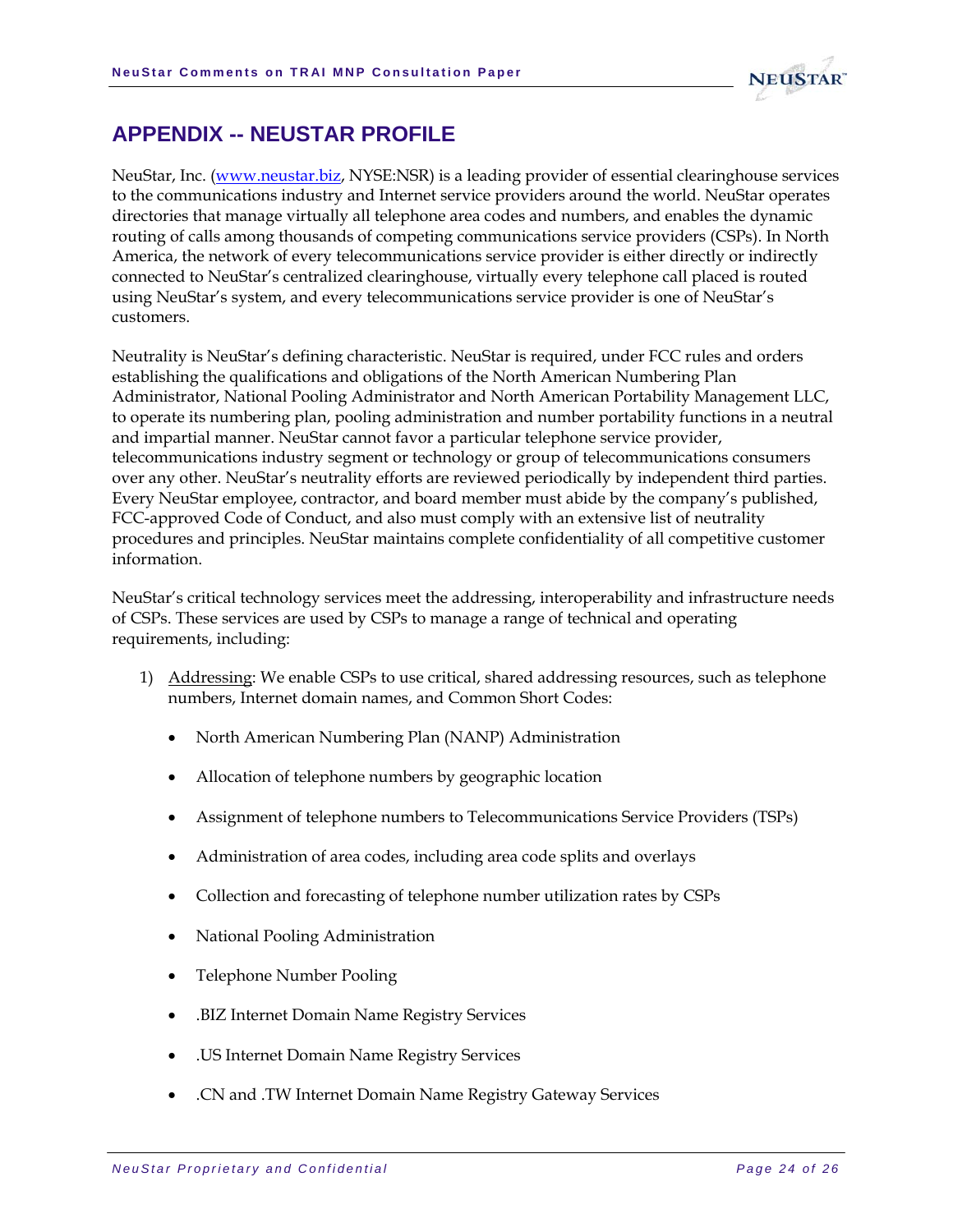

- Common Short Codes
- 2) Interoperability: We enable CSPs to exchange and share critical operating data so that communications originating on one provider's network can be delivered and received on the network of another CSP. We also facilitates order management and workflow processing among CSPs:
	- Wireline and Wireless
	- Number Portability
	- Order Management Services
	- IP Traffic Exchange
	- Identity eXchange Services (IP-based)
- 3) Infrastructure: We enable CSPs to more efficiently manage changes in their own networks by centrally managing certain critical data they use to route communications over their own networks:
	- Network Management
		- o Technology Migration
		- Network Optimization
		- o Disaster Recovery
	- Connection Services
	- **Service Order Provisioning**
	- Public Safety and Security Services

Since 1994, NeuStar has been the company that the communications industry turns to for missioncritical services. NeuStar has demonstrated its reliability in managing large databases, consistently executing millions of transactions daily, maintaining confidential data, and enabling the secure exchange of network and business information to ensure interoperability between next generation networks.

NeuStar's services are backed up by our employees that have extensive telecommunications backgrounds and all are seasoned professionals who actively apply their knowledge, experience, and skills, directly or indirectly, to resolving the communications industry issues for the benefit of the industry. They have served on state public utility commissions, as leaders of industry forums, and have made significant contributions as active members of technical and engineering standards bodies.

The following examples demonstrate our ability to consistently meet the needs of the communications industry: